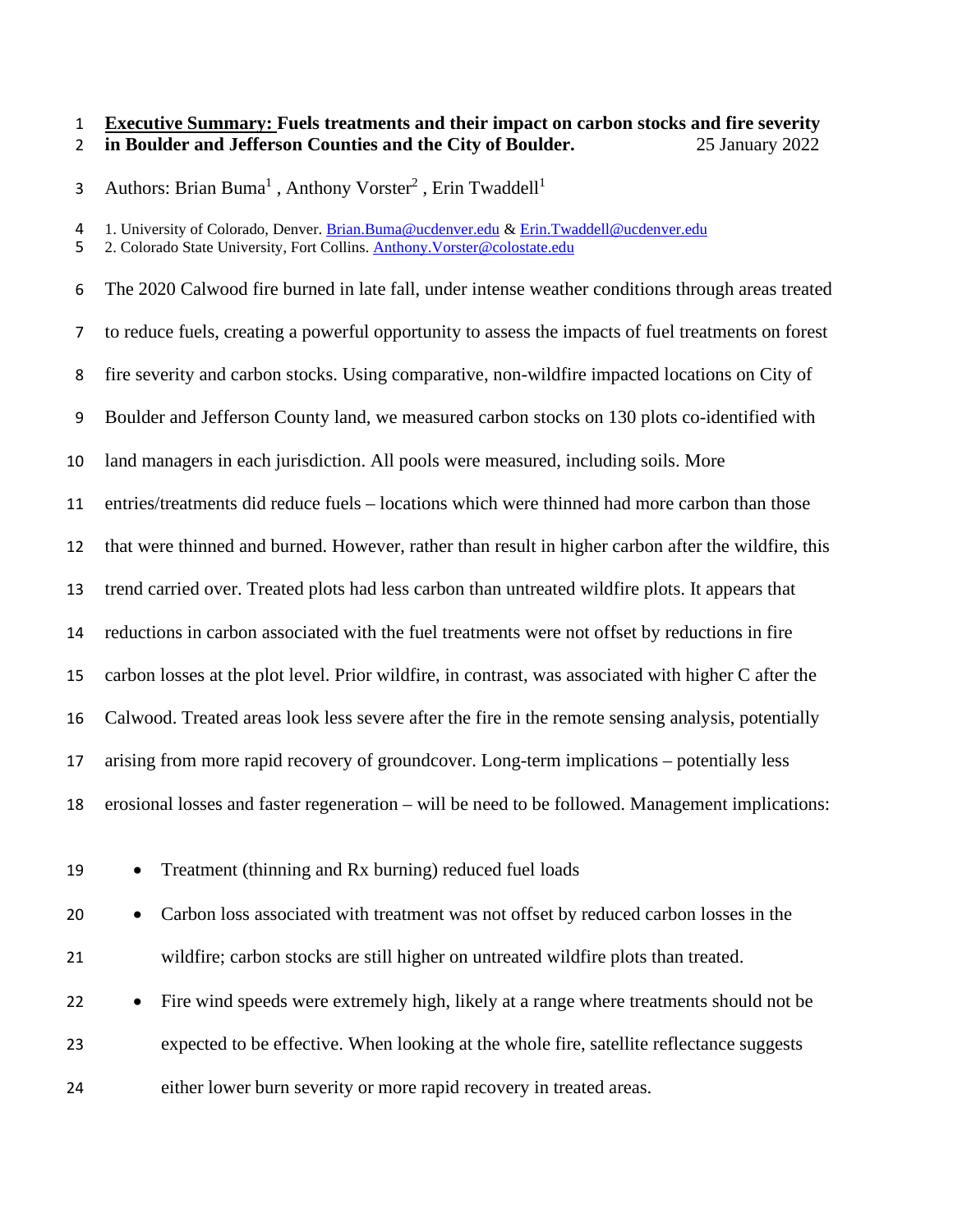**Abstract:** Carbon stocks are an important aspect of modern forest management. In fire prone areas, carbon loss due to combustion is a major concern. A common goal of fuels management is reduction in carbon loss if and when a fire occurs. Despite substantial amounts of modeling, there are relatively few studies that have actively compared burned and unburned plots with various treatments, especially those that incorporate soil carbon stocks. This study compared carbon on 30 thinned and thinned/Rx burned treatments both with and without a wildfire  $(n=130)$ . It also created a fire severity map based on remote sensing metrics to estimate the utility of those maps towards carbon stock estimation and to evaluate treatment impacts across the landscape.

 Results indicate that at the plot scale, fuel treatments did not result in more carbon post-wildfire than untreated plots. Treated plots had lower overall and lower live carbon than untreated plots after the wildfire (approximately a 20-35% reduction). In contrast, fires that previously burned in a wildfire were relatively resistant. The comparison plots, outside the burn, were similar – less carbon with increasing treatment frequency. Soil carbon was relatively resilient, though any fire impact (Rx or wildfire) was associated with about 30% lower C in the upper organic layers. At the scale of the fire, remote sensing imagery showed treatments, particularly Rx fire, and previous wildfire were associated with lower reflectance change (RdNBR). Lower RdNBR impacts may be associated with higher survivorship and grass regrowth postfire.

 In sum, the extreme fire conditions where the plots were located appear to have killed nearly all trees regardless of treatment. These results may not apply to lower intensity fires, as evidenced by the remote sensing averages and the edges of the burn. Management should consider the limitations of fuel treatment effectiveness, and for which management goals, in the context of future fire conditions.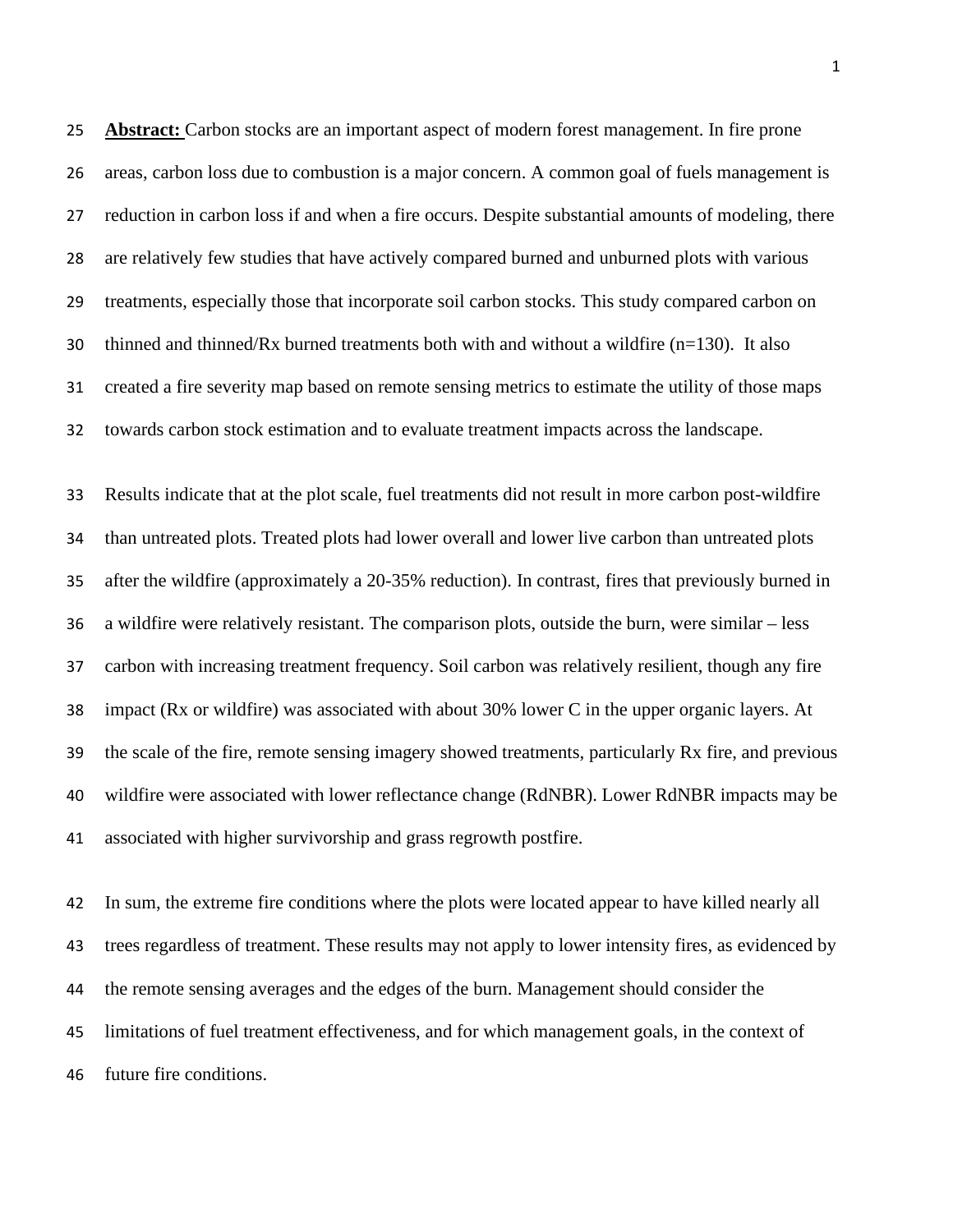# **Keywords (up to 12)**

- Fire, carbon stocks, fuel treatments, thinning, prescribed burning, Calwood, wildfire, remote
- sensing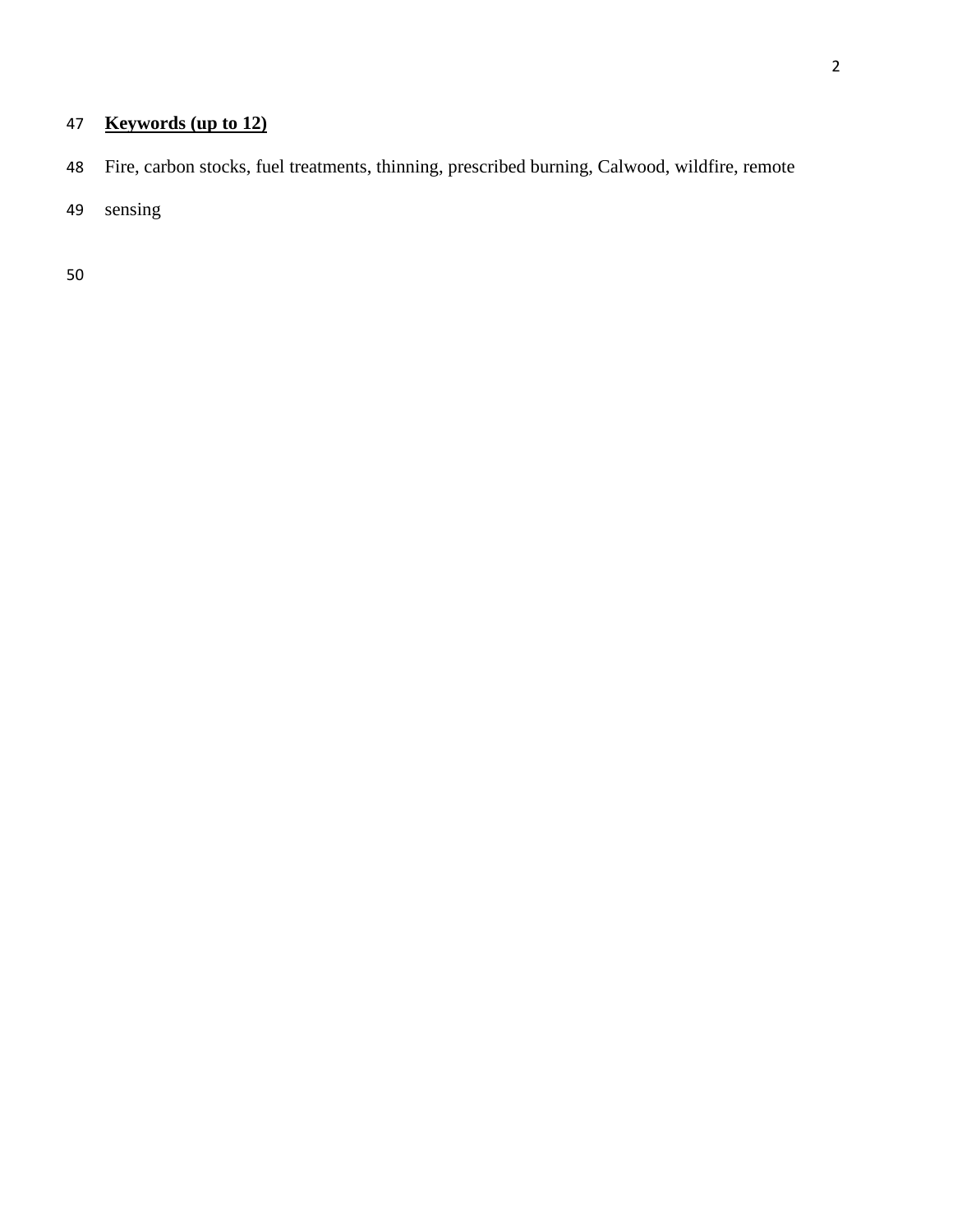### **Introduction**

 As more people move into the Colorado Front Range, residential areas and recreational resources are increasingly exposed to wildfires. A history of fire suppression and climate change only exacerbates the situation. Managing tradeoffs between fire mitigation and important ecosystem services like carbon storage is a key challenge to the region. There are important nuances to consider [Campbell et al. 2012]. Fuels management can be effective in reducing fire intensity and carbon losses at a given point, though very intense fires can reduce treatment effectiveness. High severity fires release about 30% more emissions compared to low/moderate severity fires [Campbell et al. 2012, Wiedinmyer and Hurteau 2010, Volkova et al. 2014, Krofcheck et al. 2019], although important questions about treatment effectiveness in future climates remain [Kalies and Kent 2016, Thompson et al. 2020]. High severity fires can turn a forest into a carbon source for years to decades [Hurteauet al. 2014]; for example, lodgepole pine stands typically take about 100 years to recover ~90% of pre-fire carbon [Kashian et al. 2013]. Low and moderate severity fires turn the stand into a carbon source for several years and the carbon lost is typically recaptured after 7 years [Hurteau et al. 2014, Hurteau and North 2010].

 On the surface, it seems that fuels management is thus key to reducing fire losses of carbon. But fuels management also reduces carbon in and of itself, and may be less effective in high intensity fires. The efficacy of reducing carbon losses in a fire must be balanced against losses associated with fuels treatments which generally span larger areas then will actually burn and must be repeated over some time interval [Campbell et al. 2012]. The balance has the potential to be both positive or negative [Meigs et al. 2009, McCauley et al. 2019]. The fate of harvested carbon is also important [Finkral and Evans 2008, Stephens et al. 2012]. Clearly strong, ecosystem-scale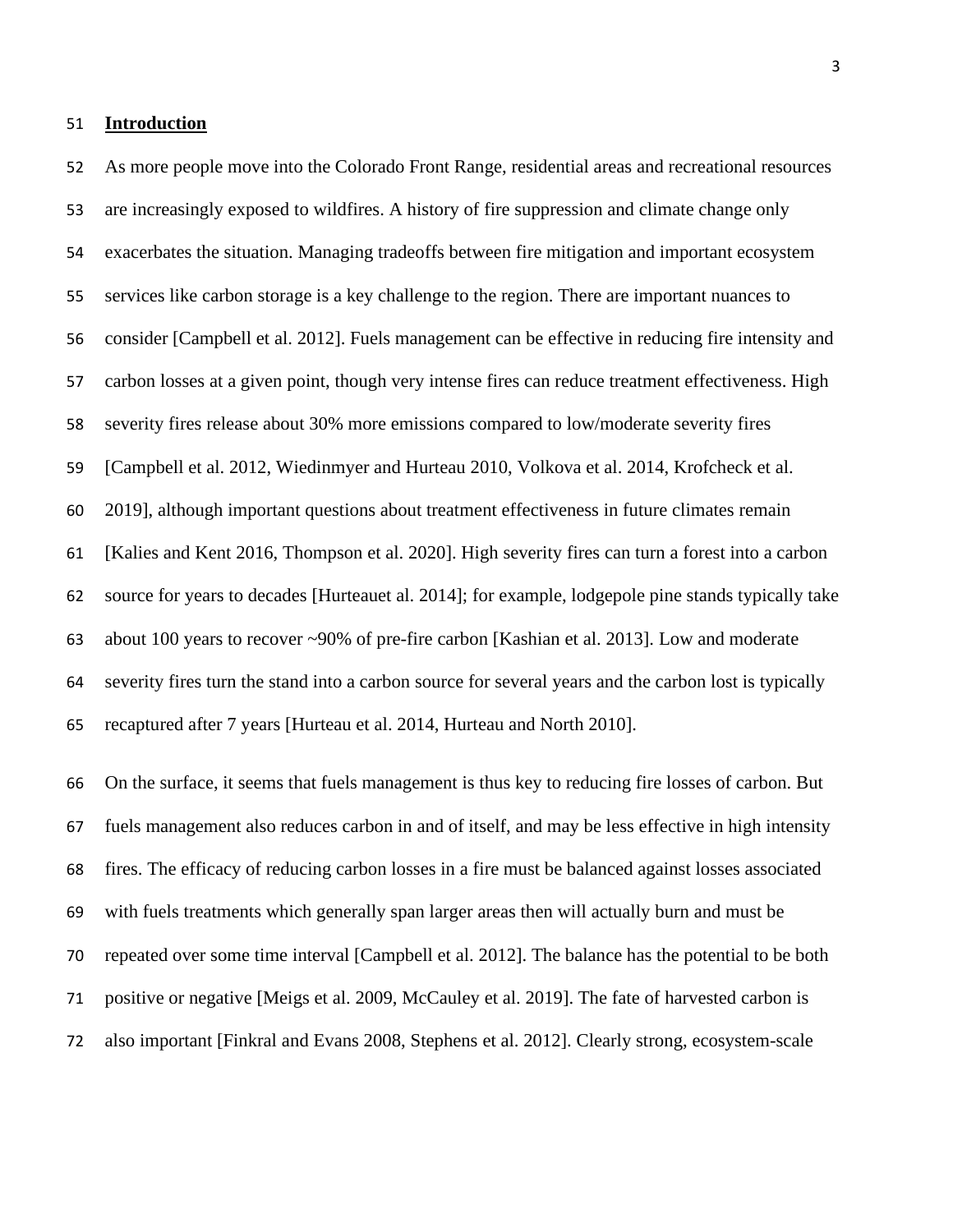data and multispatial-scale studies are needed to constrain the benefits and costs of fuels management for carbon.

 One key unknown is the effects of fuel treatment on carbon stocks below ground (a recent review found only six quality studies on treatment+fire impacts on soil carbon; [Kalies and Kent 2016]). Reducing tree biomass can reduce soil burn severity [Fites et al. 2007] and it has the effect of increasing solar energy hitting the forest floor and reducing water usage by trees. The net effect is generally an increase in grasses, which sequester a substantial amount of carbon below ground via dense root networks. One field study reported more intact ground cover and deeper litter after fire in treated vs. non-treated areas [Stevens et al. 2014], and labile carbon forms and losses can be lessened with pre-fire fuels treatment [Choromanska and DeLuca 2001, DeLuca et al. 2020]. Thus there is the potential for fuels treatments to not only change overall carbon but to change above vs below ground allocations. This aspect of fuel treatments is extremely understudied, but has the potential to change how carbon is lost or maintained in fire events.

 The forest management strategies on the Front Range of Colorado and the Calwood fire provide an excellent opportunity to investigate the impact of treatments with and without a wildfire. The Calwood fire, which started Oct 17, 2020, consumed over 10,000 acres, 5,000 of which were burned in only five hours and almost 9,000 acres in 24 hours. The fire coincided with very dry conditions and high winds with gusts of 50 miles per hour recorded nearby. Although no formal 91 fire weather translation to percentiles (e.g.  $95<sup>th</sup>$  percentile weather) is yet available to our knowledge, the conditions were certainly extreme, and the weather rasters that have been compiled were available for use here.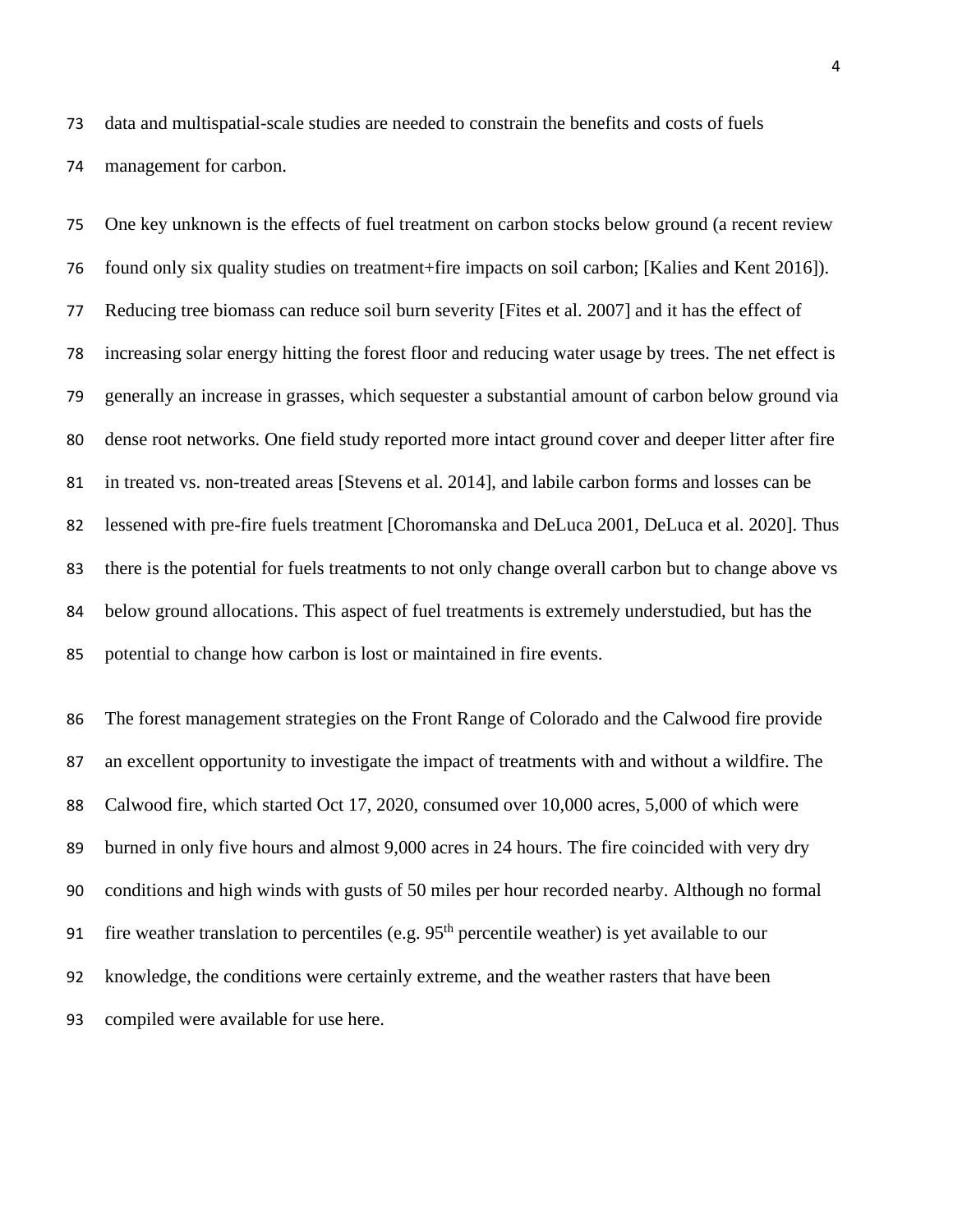#### **Methods**

 severity (Fig. 1). Sites were randomly selected from pre-existing vegetative monitoring plots. Treatments spanned thinning (timelines from 2005-2015) and thinning/prescribed burning (similar times). Areas within the 2020 Calwood wildfire perimeter included areas that were thinned prior to the fire (2012 and 2020), areas thinned and burned prior to the wildfire (2012 and 2015, respectively), areas burned in the earlier Overland wildfire, combinations of the above, and areas without treatments at all. Although the initial design was balanced between a fewer number of treatments, later treatment maps revealed a more complex mosaic of treatment histories. Areas that were thinned twice prior the wildfire were grouped with the single thinning treatment, and areas that were Rx burned twice were grouped with the single Rx burn treatment. In total, 50 sites were unburned and 80 burned, composed of 1335 individual trees and approximately 1300 individual soil samples. Each site is 20x20 meters and GPS'd for long-term work.

In summer 2021, 130 sites were completely surveyed and sampled for carbon content and burn

 At each site, all pools of carbon were measured: Aboveground live and dead trees were identified to species and measured for their diameter at breast height (DBH) and percent health, estimated visually. Shrubs were identified and measured for height and basal diameter. Downed woody debris were assessed via three 15m transect lines (methods from Brown 1974), oriented randomly from the plot center. Grass and herbaceous material was sampled at five random 50x50cm subplots – height was measured at five random sites within each subplot, and then the entire subplot was harvested to ground level and dried to estimate biomass. Tree measurements were converted to biomass using allometric equations developed for the Colorado Front Range [Vorster et al. 2020]. Uncertainty was propagated using published values (in main datafile). All biomass values were converted into carbon at a rate of 50% by weight, dry mass.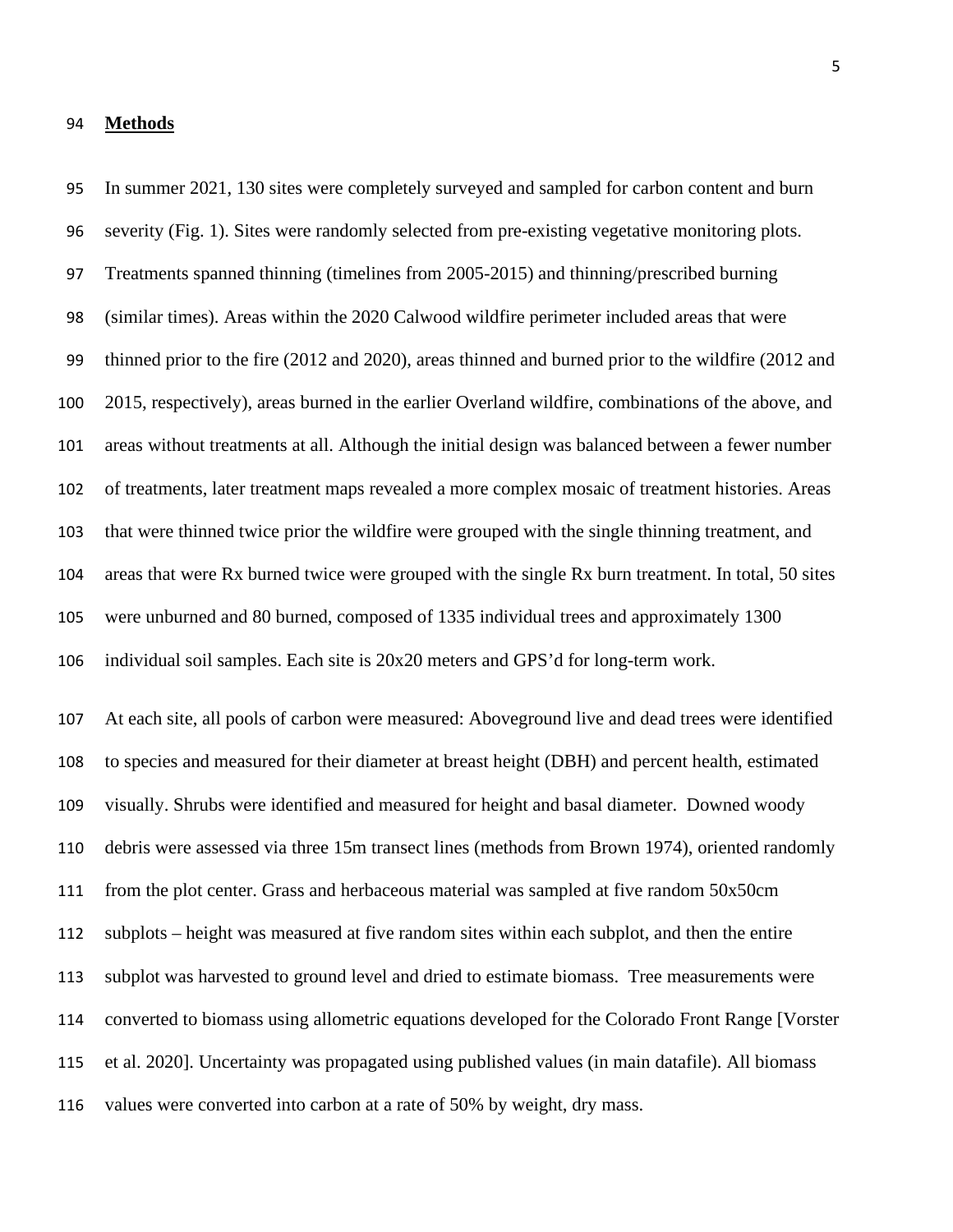Soil was sampled at each subplot; soil samples were taken with a hammer corer to produce samples of known volume. Organic soil was sampled through the entire horizon, mineral soil was sampled to 10cm depth if possible (occasionally rocks made this depth inaccessible).

Within the Calwood fire perimeter, which represents burned aspects of each treatment, a

composite burn index (CBI) score was also assessed at each site using the standardized protocol.

In addition, max average wind speeds and minimum relative humidy were calculated from RAWS

for each day of the fire progression and the topographic wetness data from topography– while not

exactly the conditions during burning at a point, they provide an approximation average at the

daily scale (Stephanie Mueller, CFRI; *personal communication*).

126 In fall 2021, the data was QA/QC'd. Soils were dried at  $60\,^{\circ}$ C for 48 hours, sieved into coarse and fine components (2mm mesh), massed, and ground in a roller mill. Bulk density of all soils and all horizons (with a small fraction of exceptions where the soil conditions precluded accurate volume estimates) were calculated for both the coarse and fine fractions. After grinding, all samples were processed on a Costech 8020 elemental analyzer for percent carbon and nitrogen. 131 All samples were calibrated using ultrapure standards, with a curve accuracy  $(r^2)$  of 0.999 or better.

 Several treatment and disturbance datasets were combined to evaluate interactions between the CalWood Fire and previous treatments and wildfires. These included GIS treatment datasets from Boulder County, the Colorado Forest Restoration Institute (Colorado Forest Restoration Institute Treatment Library and CPF Treatment Interactions v2), U.S. Forest Service (FACTS and Hazardous Fuel Treatments), Colorado State Forest Service (Stewardship Mapping and Reporting Tool [SMART] and historical treatment data surrounding the CalWood Fire), and LANDFIRE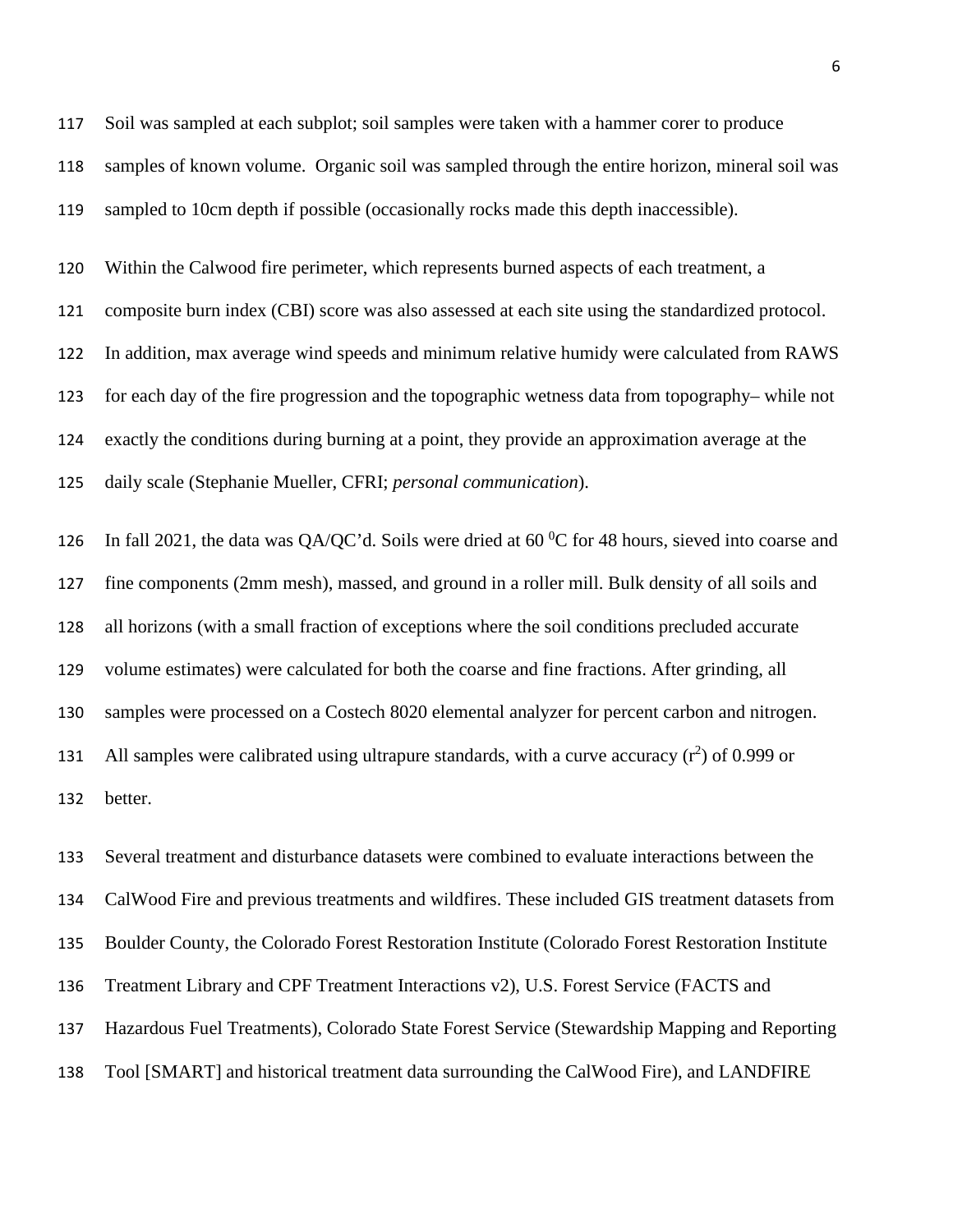(Public Events Geodatabase). Historical fire perimeters were also incorporated from the National Wildfire Coordination Group. We merged and curated these datasets to remove redundant records, track overlapping treatments, and record treatment type, year, and size in a standard format and language. Confidence in treatment location, method, and year was highest in areas on the east side of the CalWood fire (Heil Valley Ranch), so we only used these treatment polygons provided by Boulder County evaluate treatment impacts on remotely sensed burn severity. We did, however, exclude treatment areas from all sources to identify untreated areas for comparison with Boulder County treatments. Burn severity was mapped using with Landsat 8 satellite imagery and compared across treatments, areas previously burned by wildfire, and untreated areas. Burn severity was quantified using the differenced normalized burn ratio (dNBR) and relative differenced Normalized Burn Ratio (RdNBR). The NBR ratio contrasts two parts of the electromagnetic spectrum (e.g., light) that, while invisible to human eyes, respond quite strongly to water and chlorophyl content in healthy vegetation. That ratio is a good proxy for vegetation health, and thus the difference (dNBR) between pre- and post fire is a useful metric of burn severity. We collaborated with and mentored a NASA DEVELOP team in the spring of 2021 on the remote sensing work. This program develops remote sensing products while providing training for four early career geospatial professionals. We mapped burn severity using cloud-free satellite images spaced as close to a year apart as possible and evaluated map performance of each burn severity map using CBI plot data. Three combinations of image dates were used: May (pre- fire image from May 31, 2020 and post-fire image from May 27, 2021), July (July 11, 2020 and July 5, 2021), and October (October 6, 2020 and October 18, 2021). The October burn severity map was used for comparisons across treated, untreated, and previously burned areas. Untreated areas were defined as forested areas more than 60 m from a treatment or previous wildfire edge.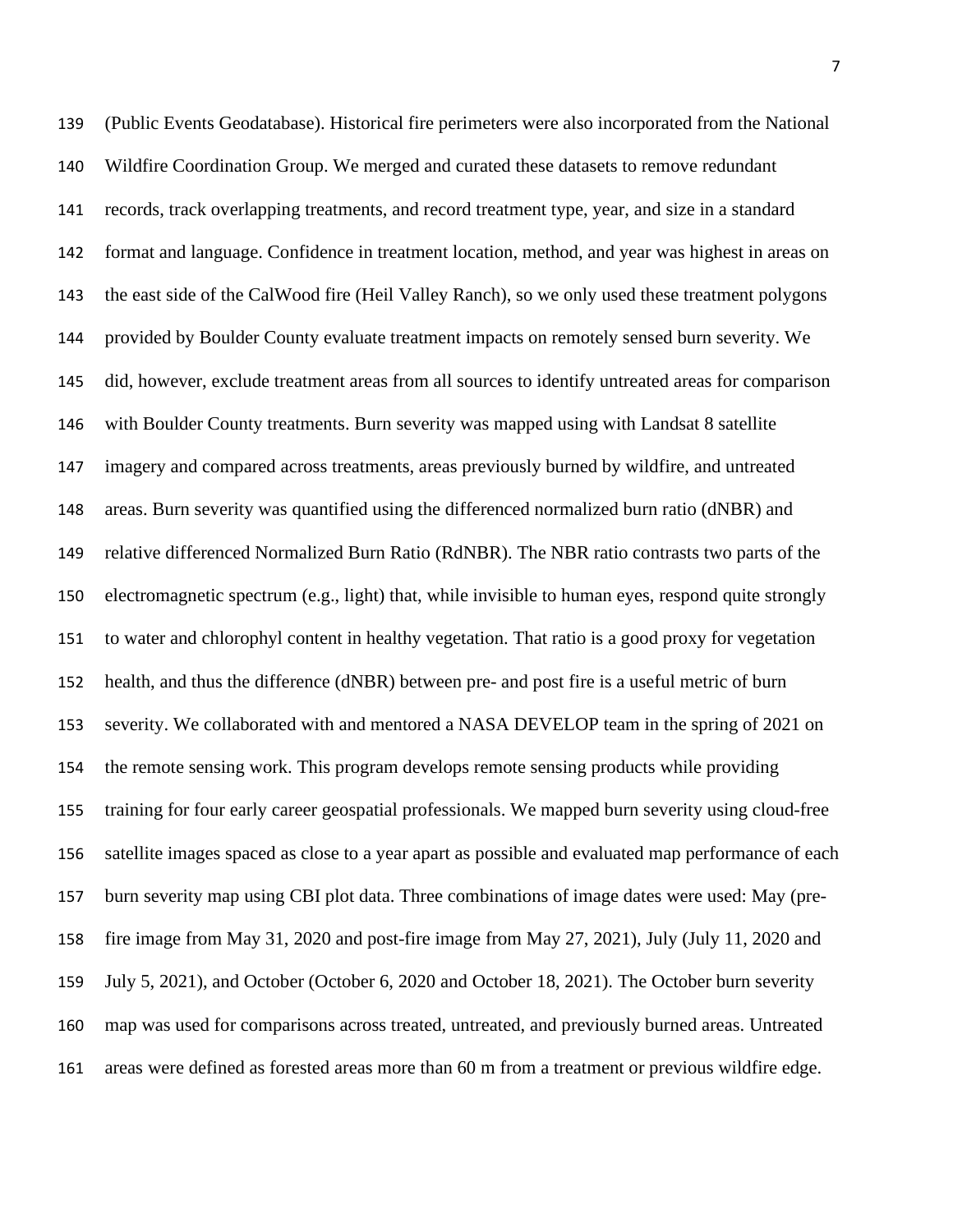Data was summarized by carbon pool and treatment for all plots. For any sub-pool with missing data (e.g., a missing bulk density measurement for organic soil) the treatment average was inputed. This only impacted four plots, and only a single C pool per plot. The purpose is comparing treatments with and without wildfire, to see if effect differences between thinned and 166 thinned  $+ Rx$  burn are maintained through a wildfire.

 To estimate the effect size of the treatments themselves if burned on forest carbon, mixed effect linear models were used with factorized wind speed categories as random effects and scaled 169 (mean  $= 0$ , sd  $= 1$ ) topographic wetness index, scaled relative humidity, and factorized treatments as fixed effects.

### **Results**

 Overall, the 130 plots provide an look at initial treatment conditions and their response to a wildfire. The data here starts with the wildfire and treatment responses, and concludes with initial looks at unburned/burned site contrasts. The fire burned extremely hot and fast, resulting in a high proportion of severely burned forest (defined via satellite imagery, Fig. 2). First, carbon pools quantified from the sites chosen by both the research team and the land managers are presented 177 (for averages and standard deviations by treatment, see Table 1). Note that while Rx burn + wildfire is presented as a treatment, there was only one plot, and so it is primarily for completeness that it is included, little can be drawn from that treatment sample. Then, the remote sensing results are presented.

### Tree Carbon

The tree carbon pools dominate the aboveground C stocks. The highest total carbon (live and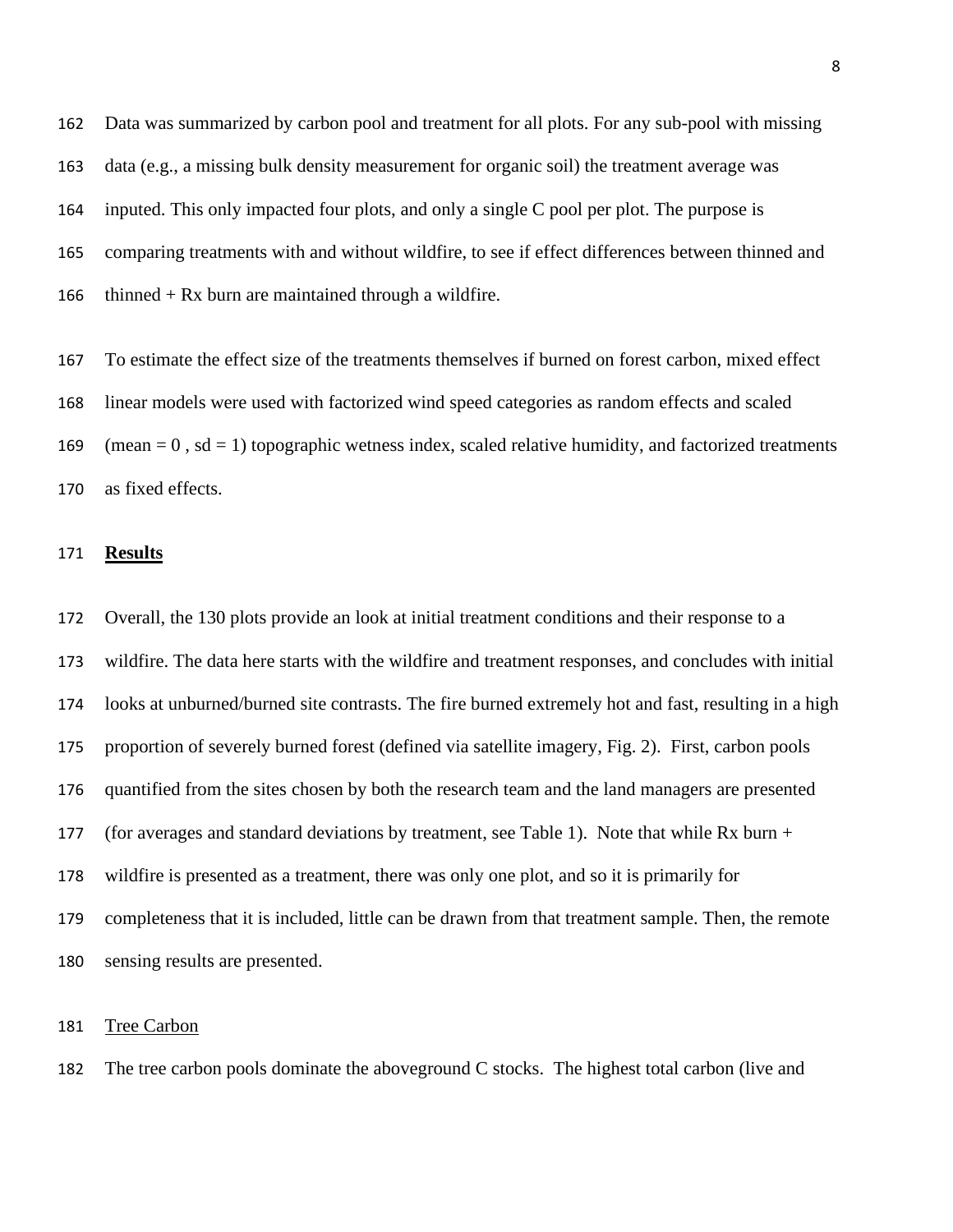dead) was found in thinned only and wildfire plots, unsurprisingly. Plots with higher numbers or more intense treatments (e.g., thinned and Rx burned) had lower standing biomass C (live and dead); the lowest were in plots with the 2003 wildfire event (the Overland fire). When looking at live standing C only (live trees), Calwood fire impacted treatments all have a median of zero except the no treatment condition and plots that burned prior in the Overland wildfire, with only a subset of plots having a fraction that survived the Calwood (Fig. 3).

### Groundcover Results

 Ground cover carbon (grass, herbs, and shrub coverage) was approximately 3x higher (approximately 7.5 Mg C/ha) in plots that did not experience wildfire. There was no significant difference between thinned and thinned/Rx fire plots. The lowest groundcover carbon was 193 observed in plots that were thinned before the Calwood fire  $\left(\sim 1.0 \text{ Mg/ha}\right)$ , with the other wildfire impacted treatments only slightly higher (within those, the plots thinned in 2020 had the lowest groundcover values). This difference emerges from changes in cover on the plot, not average heights. In other words, grass, herbaceous, and woody plant coverage is higher in the untreated plots but plant sizes are not substantially different (Fig. 4).

#### Woody Debris Results

 Plots that did not experience the Calwood wildfire had the highest median woody debris carbon; Rx fire after thinning appeared to lower woody debris fuels. The other wildfire treatments were generally lower, with the lowest C found in the plots that were thinned immediately prior to the Calwood fire (Fig. 5) and those that previously experienced the Overland wildfire.

### Non-Soil Pools

When combining all non-soil pools, the thinned only and Calwood only treatments had the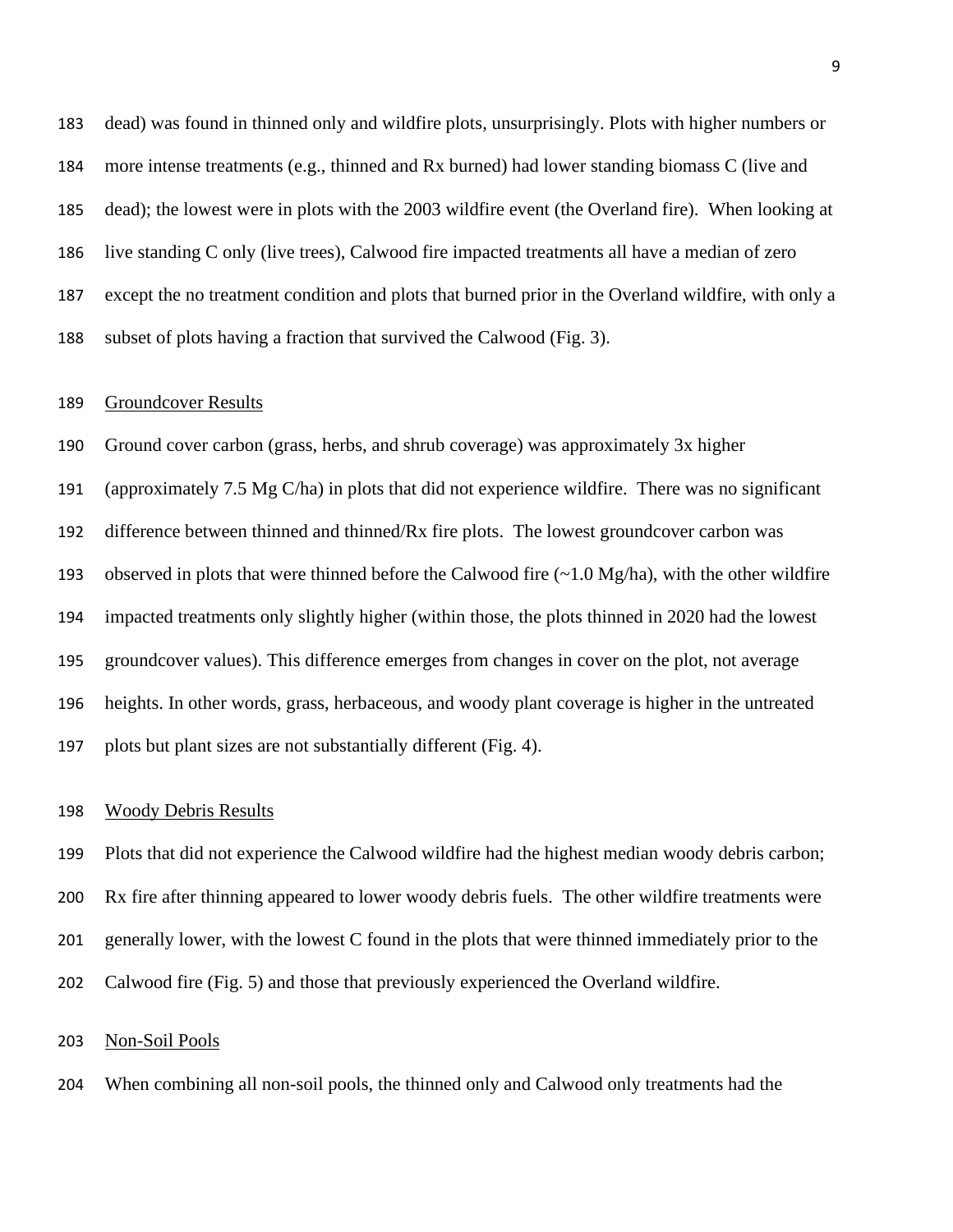205 highest carbon (Fig. 6). Most of the wildfire C was dead, however. A few thinned, thinned+Rx burned, and prior wildfire plots had comparable live C, but the median values for the treatment were all substantially lower. When looking at only live pools, unsurprisingly the two non-wildfire impacted treatments, thinned and thinned – Rx burned, had the highest C (Table 1).

Soil pools

 Bulk density was approximately 75% higher for both organic and mineral soils in the wildfire 211 impacted plots, most notably in the organic layers ( $\sim 0.5$  g/cm<sup>3</sup> vs.  $\sim 0.85$  g/cm<sup>3</sup>), and this increased density was highest in mechanically treated plots. This was also broadly the same across the mineral soil, though less pronounced (Fig. 7). Organic soils were deeper in non- wildfire plots, with the thinned treatments having the deepest soils, the thinned+Rx burn slightly lower, and then the wildfire only treatments. Two unique treatments (Rx+Wildfire and Wildfire (Overland) + Thinning + Wildfire (Calwood) were of similar depths, but only represent three plots. Plots with treatments prior to the wildfire followed the same pattern as without the wildfire 218 – thinned only (+wildfire) had slightly more than thinned+Rx burned after the wildfire (Fig. 8). Total organic soil C density was higher in the non-wildfire plots, especially the thinned only plots,

 with the exception of the Overland fire + Calwood fire treatments. The organic soil stocks in the thinned and Rx burned resembled the wildfire only plots. Treatments that experienced wildfire had the lowest organic soil C stocks. Mineral soil had the opposite pattern, with slightly higher mineral soil C densities found in the wildfire impacted plots. The plots that had prior burned in the Overland slightly higher exceptions. Total soil C was largely balanced out by the two, however (Fig. 9), with the highest values going to plots that were impacted by the Overland fire prior to the Calwood.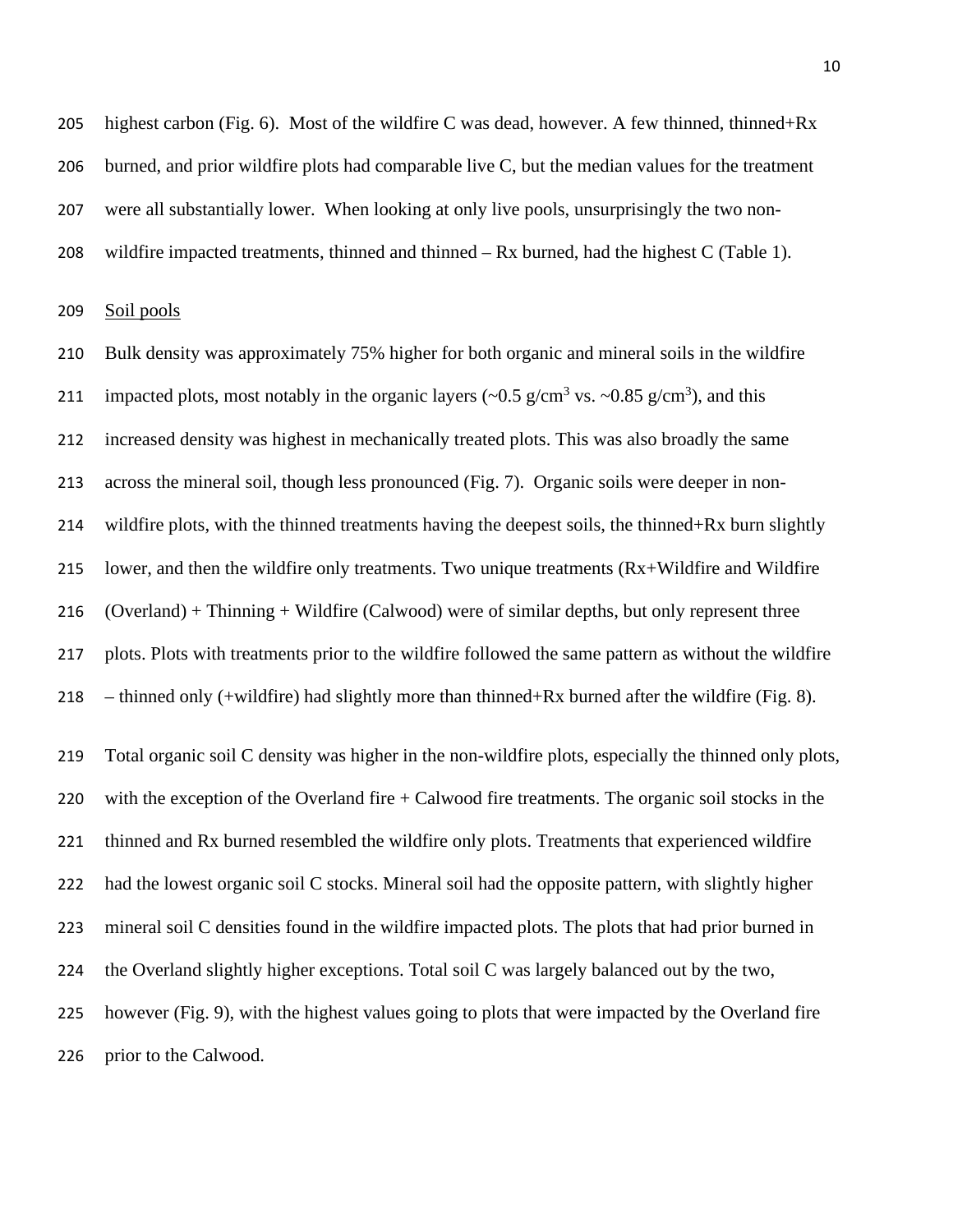Total carbon stocks were similar across all treatments, reflecting the significant amounts of C in the soil that overwhelmed the majority of differences between the treatments seen in the aboveground biomass components (Fig. 10). Wildfire only and the thinning only treatments, the two sets with the least amount of C removal (overall), had the highest live and dead C densities, and were roughly comparable, likely reflecting site differences. If only looking at live biomass and soil, which would be the C pools likely to persist, then the two non-wildfire treatments had the highest carbon, although the median wildfire only treatment was similar to the thin and Rx burn (non-wildfire) plots due to surviving trees. The plots that burned in the prior Overland fire had similar soil/live C densities (and similar to wildfire only), and those with prior fuels treatment the lowest in general.

### Burn Severity and Forest Treatment

 The RdNBR burn severity map created from October pre and post fire Landsat 8 imagery aligned 239 best with burn severity field measurements ( $R^2 = 0.60$ ). Increasingly severe burn severity generally had a corresponding increase in RdNBR (Fig. 11).

 The Boulder County treatments and the Overland fire impacted nearly 21% of the Calwood fire (Table 2). Previous wildfire, thinning only, and thinning and Rx fire were most common, together accounting for nearly 90% of the treated and/or previously burned areas. Untreated areas in the Calwood fire had a wide range of RdNBR values and generally had higher RdNBR than treated or previously burned areas (Figure 12). RdNBR decreased from untreated areas to thinned forests to areas previously burned by prescribed or wildfire (with and without thinning).

Modeling

The mixed effect model takes day of fire wind into account when estimating differential effects of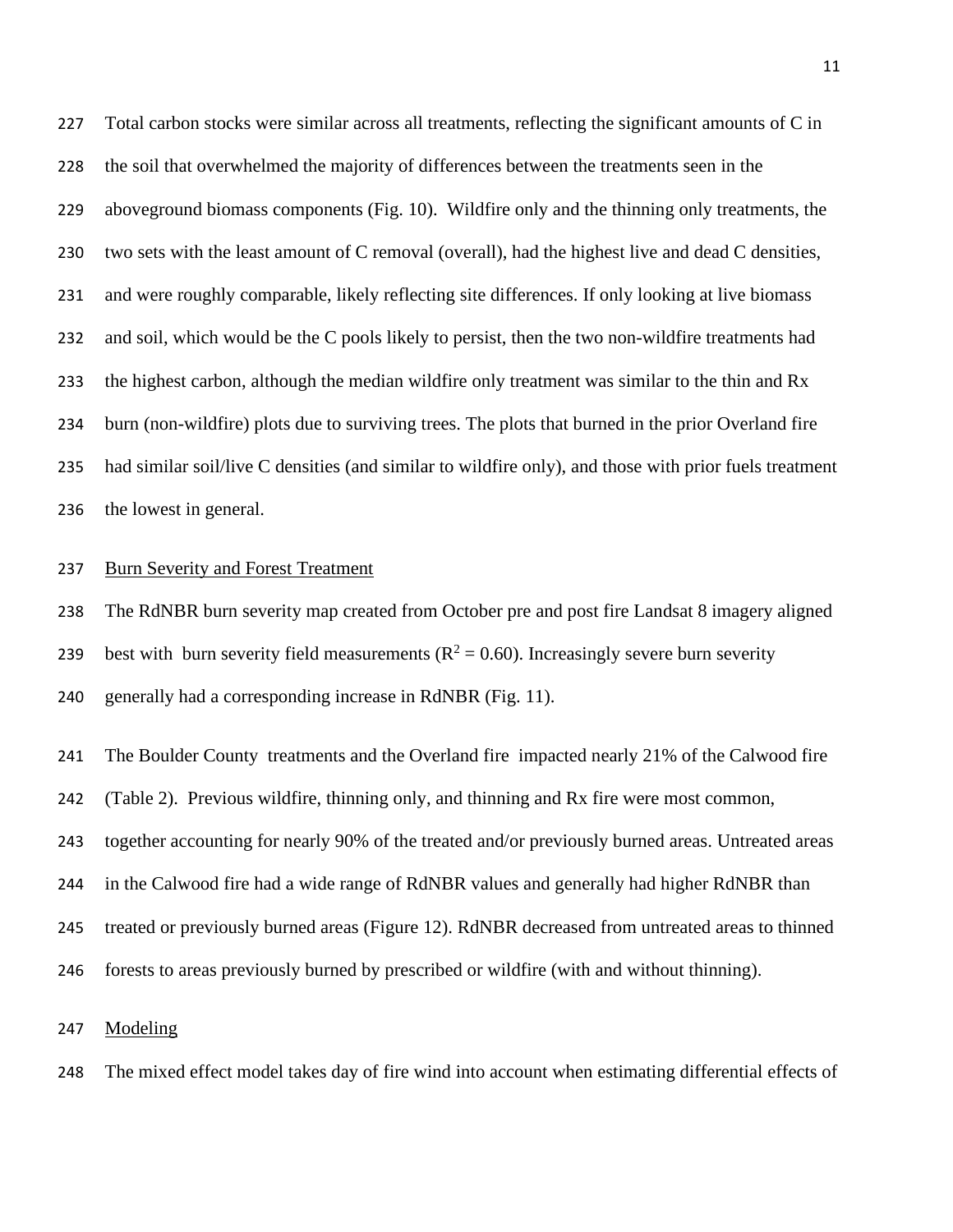treatments on forest carbon (live and soil C). It should be noted that even still, the limitations of only having day-of-burn wind speed metrics meant that some treatments had little variation in wind speed, limiting the extent to which the model could discriminate based on that random effect. To put it another way, the treatments were not randomly distributed with respect to the spatial behavior of the fire. With that limitation in mind, the model was estimated effect sizes by treatments. All management strategies resulted in lower non-soil live carbon than the non-treated 255 Calwood burned areas, though for the thinning+Rx burn treatment, the estimate  $(-0.85 \text{ Mg/ha})$  and uncertainty in that estimate ranges well across zero, meaning that while the best estimate was negative, there could reasonably be minimal or even a positive effect. (Note: the Rx burn only treatment represents only a single sample, and so should only be seen as an initial datapoint). In contrast, the plots that were impacted by the Overland fire had higher live and soil biomass estimates after controlling for wind, though with similarly large ranges of uncertainty. Higher relative humidities and wetter contexts were estimated to have positive effects on live carbon, though the estimated effect size was extremely small and uncertainty both positive and negative (Fig. 13).

### **Discussion**

 The treatments were roughly comparable, with slightly higher tree biomass on the thinned-only plots (City of Boulder) compared to the other treatments, assuming post-wildfire live and dead tree biomass estimates approximately represent pre-fire (mostly) live tree biomass.

 The treatments appear to be doing as intended prior to a fire, at least in terms of reducing biomass (fuel). Lower fuels in the thin+Rx burn plots compared to the thinned only plots was expected, and it appeared to do so without increasing overall ground fuel loads. Grass and herbaceous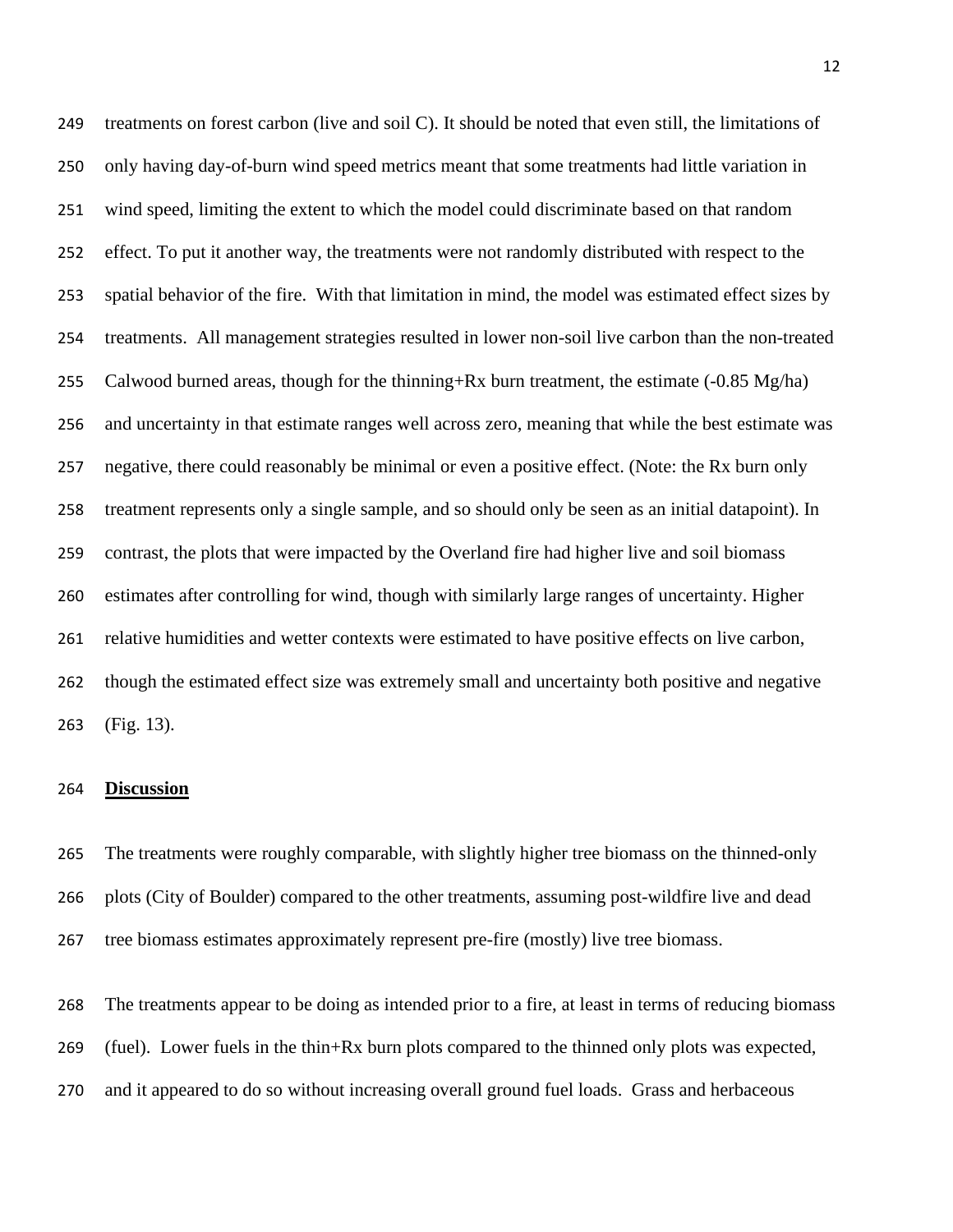coverage, which can carry a ground fire, was more widespread on thin+Rx plots compared to thinned only plots, and slightly taller, but less dense at any given point, meaning the overall biomass was essentially the same between thinned and thin+Rx burn plots. Tree biomass was lower, which we attribute to differential thinning prescriptions (see "Challenges" below), and is a management decision. There is substantial variation from plot to plot, as one would expect in patchy treatments – some plots had few to no trees, for example. This variation in aboveground biomass is useful for other management goals, but does have the effect of causing substantial point to point variation in aboveground carbon.

 Organic soil depths were much higher (2-3x) in the non-wildfire treatments. The thinned only treatments had the highest depth, with some reduction apparent after thinning and Rx burning (assuming comparable starting points). This difference, which is reasonable after Rx fire, was carried over into the wildfire plots. Thinned and Rx burned plots had the lowest depths after wildfire as well. To the extent that starting depths are comparable, more treatments decreased organic soil depth, potentially a result of less inputs from hard to decompose needles and mechanical damage. The higher bulk densities, however, offset the lowest depths, leading to broadly similar total soil carbon stocks. The two "lighest" treatments, the wildfire only (untreated) and thinned (no wildfire), had the highest soil carbon (Table 1).

 Belowground, the effects of the treatments were observable, though less substantial. Thinned only 289 treatments had the least dense soil, with Rx burning + thinning being slightly more dense (though one must be careful comparing different locations). The wildfires followed the Rx burning trend towards denser soils. The wildfire plots all had denser organic soils, the mineral soils were less different. Interestingly the treated wildfire plots (thinning and Rx burn + thinning prior to the fire)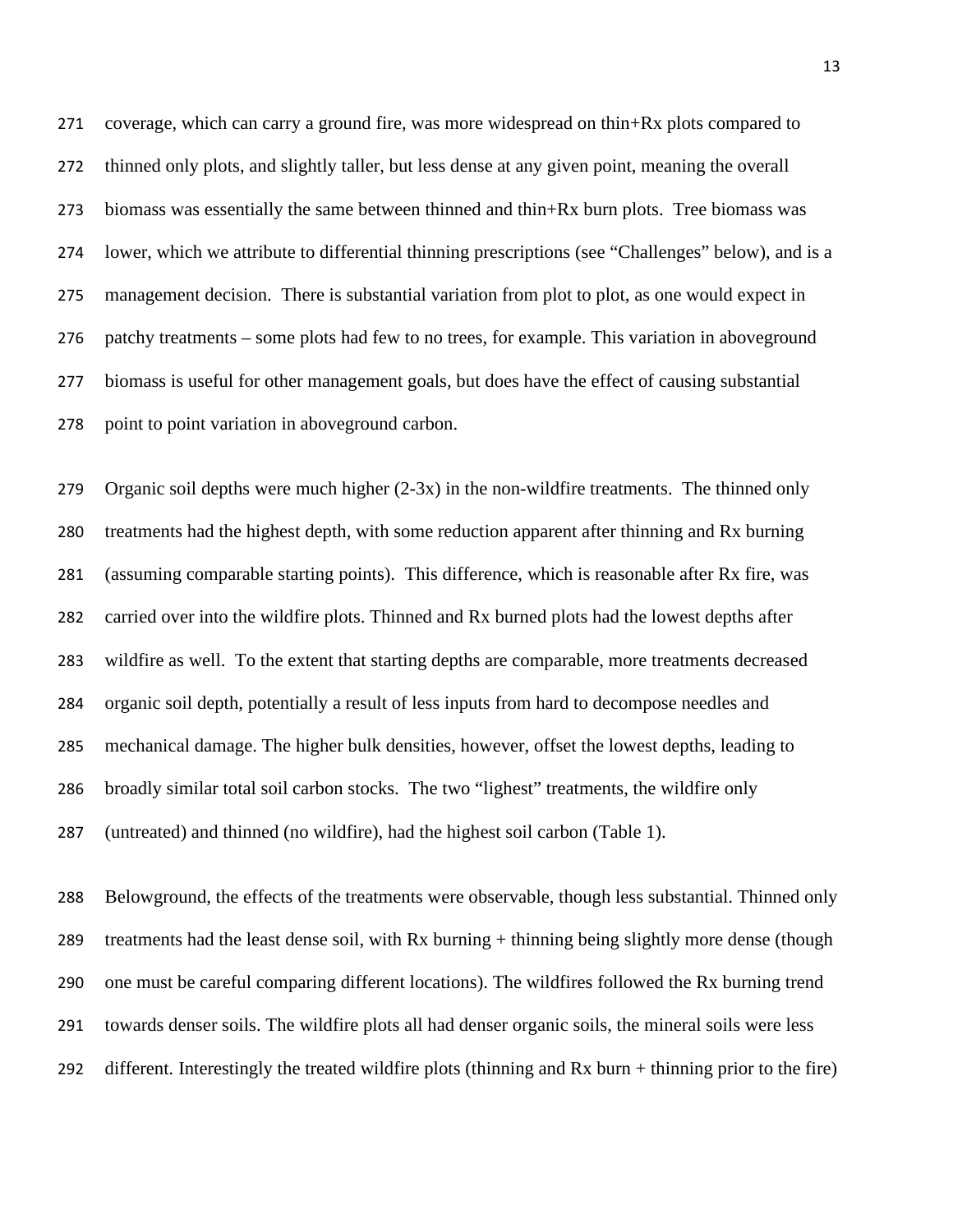had more dense soils, perhaps a legacy of compaction. Although the 2020-2021 winter was relatively quiet for erosion (USGS unpublished data), this should be watched in the future as a potential source of rapid carbon export from the system.

 Overall, total carbon was highest in the untreated condition (the wildfire treatment) and in the lightest treatment, the thinned-only treatment. The thinned and Rx burned, and all the other wildfire impacted treatments, were similar, about 20% lower. When looking at live carbon and soil, the pools likely to be more stable over the next decade, the lowest carbon values are in the plots thinned immediately prior to the fire. Of those exposed to the Calwood fire, thinning treatments had higher C (primarily from soil, but also from some surviving trees), with average values very similar to the thinning and Rx treatments. Both, however, were about 1/3 lower than the wildfire only. Of the Calwood fire locations that previously burned in the Overland fire, carbon averages were broadly similar to wildfire only and higher than the manageria treatment plots within the Calwood perimeter. This suggests that at the plot scale, there was little benefit in regards to carbon from the treatments (but see "Challenges").

 Unfortunately, when exposed to an extreme wildfire, the treatment seem to have had little impact on carbon stocks, at least on the random plots sampled here. While we are still investigating some of the many metrics collected, the lack of clear effectiveness of the treatments at increasing surviving live biomass when exposed to a wildfire was surprising, even after controlling for wind in the statistical modeling framework, though high wind speeds were confounded with some treatments, especially thinning. Some of this could be a result of the limited nature of the plots, though the sample size was respectable for most treatments (and those that are low are, in a sense, subsets of the basic thin and thin/Rx condition). Treatments, by their nature, reduce carbon – an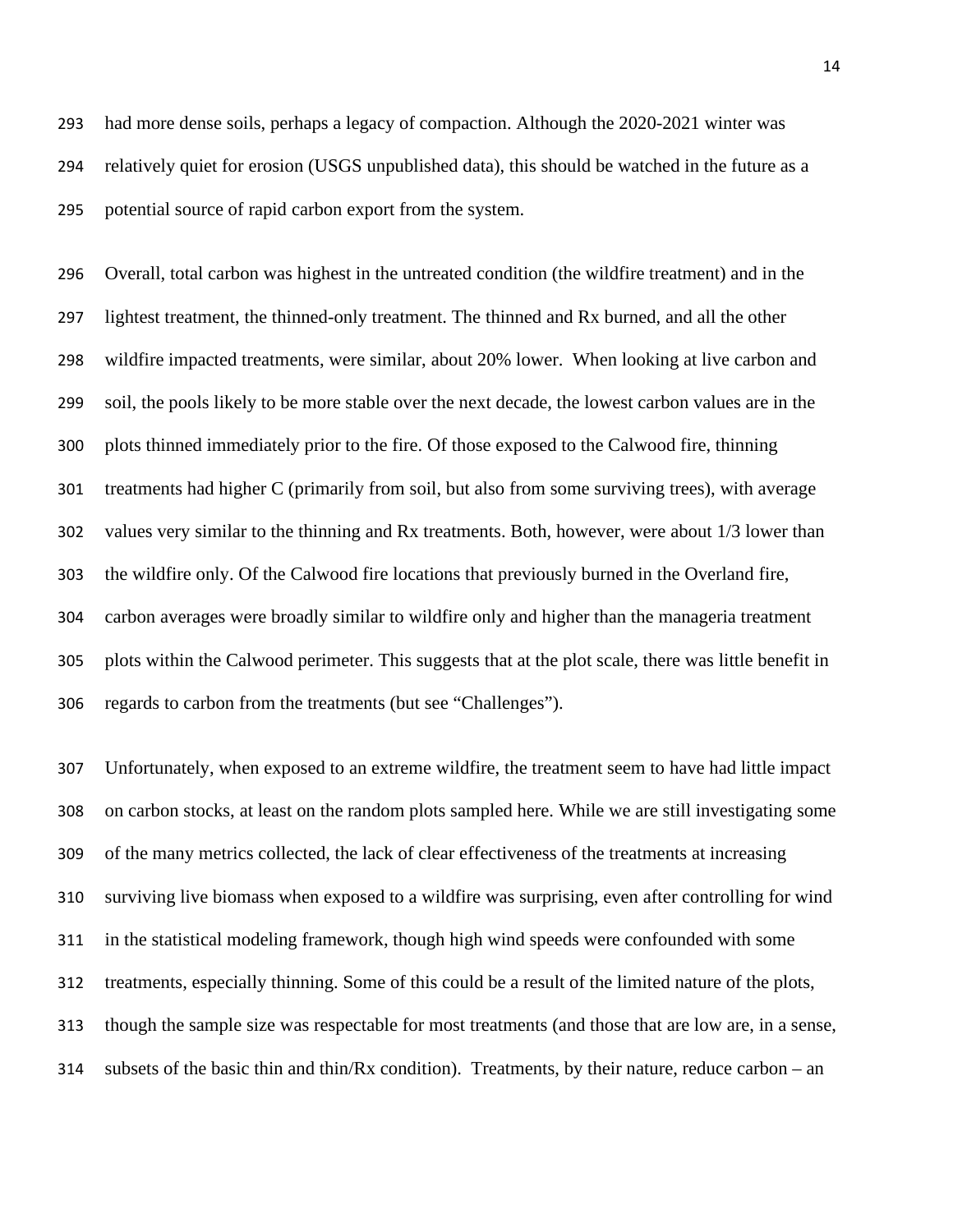inherent part of fuel reduction. This results in lower C, with one objective frequently being a reduction in C loss if a wildfire occurs later. Although the carbon stocks (e.g., fuels) were reduced with increasing treatments (e.g., thinning vs. thinning+Rx burning), the end result was a not an increase in live C or soil C stocks post-fire. Part of this is likely related to fire intensity as it hit some thinning treatments; there was little variation within our random plot placement in wind speed, many were all the highest level in the dataset. However, it could also be partially that the high ground fuel loads and decreased tree density led to increased fire intensity as a result of easier wind movement, an unintended consequence seen in the 2010 Four Mile fire as well (USFS 2012, pg. 79). Similar lack of treatment effectiveness has been seen in experimental crown fires in Canada (Thompson et al. 2020).

 Interestingly, the plot level C metrics are not in congruence with conclusions that might be drawn from the remote sensing metrics alone, highlighting the importance of ground investigations. Remotely sensed burn severity measured across the entire burn area does show a reduction of burn severity as measured by RdNBR in treated and/or previously burned areas, particularly in areas that burned as a prescribed or wildfire, and treatment footprints are visible on the map (although see "Challenges" below). Thinning(s) alone were the least effective at reducing RdNBR values, and wildfire/wildfire+treatments the most effective (though the most variable).

 RdNBR measures the difference between reflectance at the same time of year between pre and post fire imagery. As such, it can be sensitive to variation in weather, treatment effectiveness, and other factors, and is an indirect measure of actual fire impacts. RdNBR was correlated with burn severity field observations (Fig. 11). Although noisy, it was also correlated with total C (as total C, RdNBR increased suggesting that high biomass prior to the fire led to larger reflectance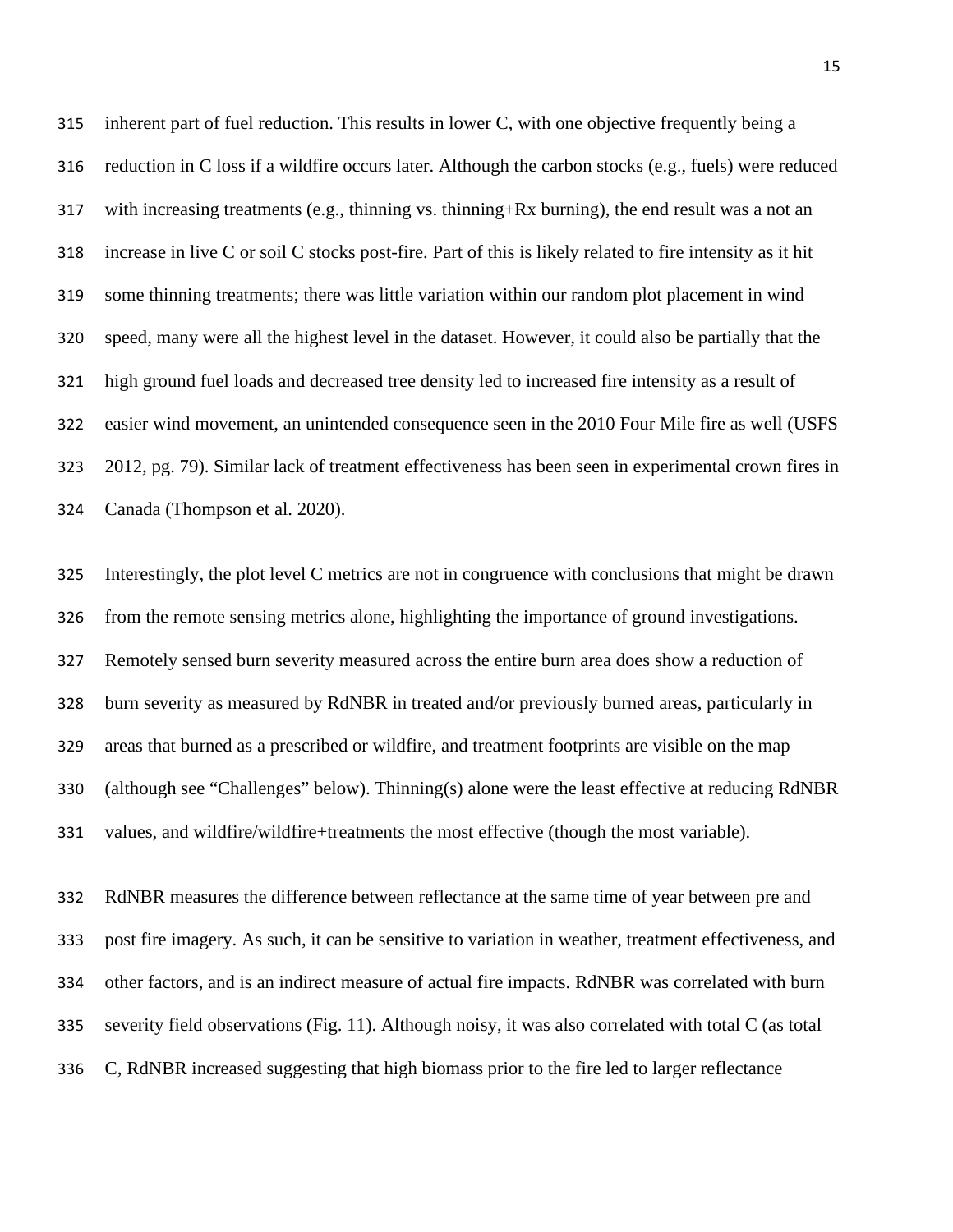change) and live C (as live and soil C increased, RdNBR decreased, suggesting that lower RdNBR is associated with higher surviving carbon stocks; Fig. 14). Although statistically significant, meaning the effect is unlikely due to chance, the spread was very high, with  $r^2$  values of 0.1 or less, and so point-level spatial uncertainty is relatively high. Soil and live biomass (including groundcover) resiliency is important going forward for erosion and ecosystem recovery, among other things. These could conceivably correlate with important management goals, such as fostering resilience (more regeneration, Shive et al 2013, though the native/non- native status of recovering vegetation is unclear from satellites) or resistance to things like post- fire erosion in coming years. For example, grass biomass (carbon per unit area) was correlated 346 with RdNBR ( $r^2 = 0.50$ ), with very little grass coverage on plots with RdNBR values above 200. Again, however, ground measurements are needed. Further geospatial analysis will be conducted to understand the role of treatment type relative to other variables such as topography, forest type, fire weather, and time since treatment.

 Challenges: A major challenge is differences in treatment intensity between the jurisdictions. This is apparent in the tree biomass metrics, which Rx burning should not reduce (City of Boulder thinning only treatments, 51 Mg C/ha, Jefferson County: thinning and Rx burning, 30 Mg C/ha). The wildfire impacted plots, if we assume that standing dead were all alive prior, are somewhat intermediate, at 31-36 Mg C/ha, depending on specific treatment. So that difference (i.e., 21 Mg/ha between non-wildfire thinned and thinned-Rx fire) is likely due to treatment intensity as prescribed, rather than the treatment itself. The treatment itself, however, should be more directly comparable in the other pools – woody debris are lower on Rx burned plots, likely due to consumption, though potentially also production.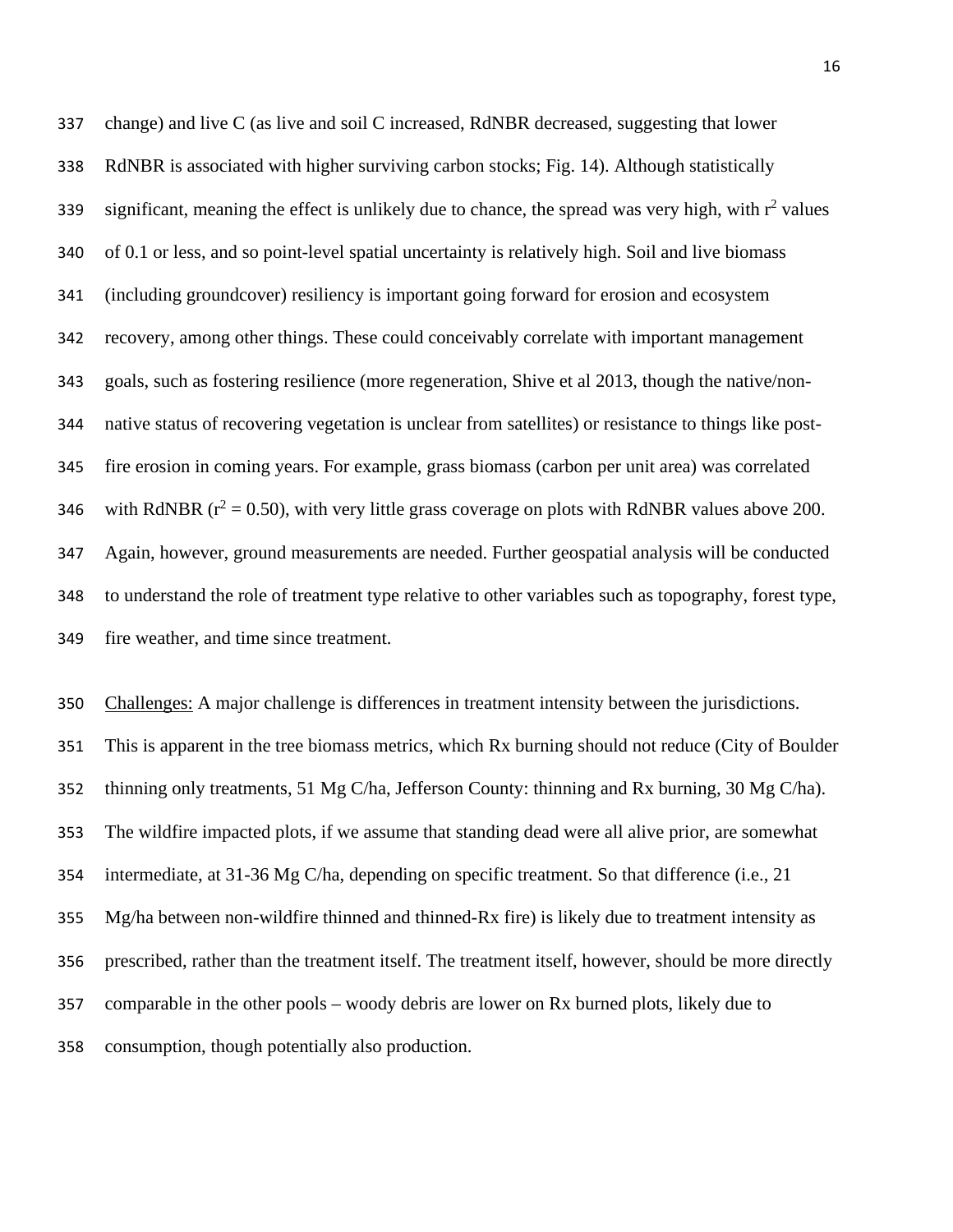The comparison of RdNBR across untreated, treated, and previously burned areas should be interpreted cautiously. Treatments can reduce potential RdNBR change simply by lowering the pre-fire NBR values. Other differences between treated and untreated areas, such as potentially more rapid post-fire understory vegetation recovery in treated areas (either desired or undesired/invasive species), could exaggerate RdNBR differences between treated and untreated areas (as mentioned above). They could also impact other metrics like postfire erosion. Further exploration of the relationship between the carbon data and burn severity maps, including combination with other metrics, should improve spatial modeling. A related spatial challenge is the the non-random location of the plots with respect to the fire. In the statistical analysis, the thinned plots were, to a large part (and especially the ones thinned in 2020) confounded with high wind speeds, meaning discrimination of the effect of thinning vs. the effect of wind is difficult – this can be seen in the wide range of estimates around the treatments.

 A complete carbon accounting is needed to understand the carbon implications of thinning in fire- prone landscapes. This would incorporate the ecosystem pools considered here as well as the quantities of carbon removed in thinning treatments and the fate of this biomass. It would also consider wildfire emissions differences between treated and untreated plots. Carbon removals in thinning treatments can be inferred from comparisons to untreated and unburned plots (planned for 2022), or could also be estimated from harvest records or comparisons of pre and post treatment inventories.

 More work, especially the inclusion of untreated and unburned reference plots, will be completed in spring 2022 (and further analyses as part of Erin Twaddell's MS thesis). Unburned/untreated plots were not part of the original plan as the focus was on treatment variation within the fire and reference to those treatments outside; however the magnitude of the carbon reduction prior to the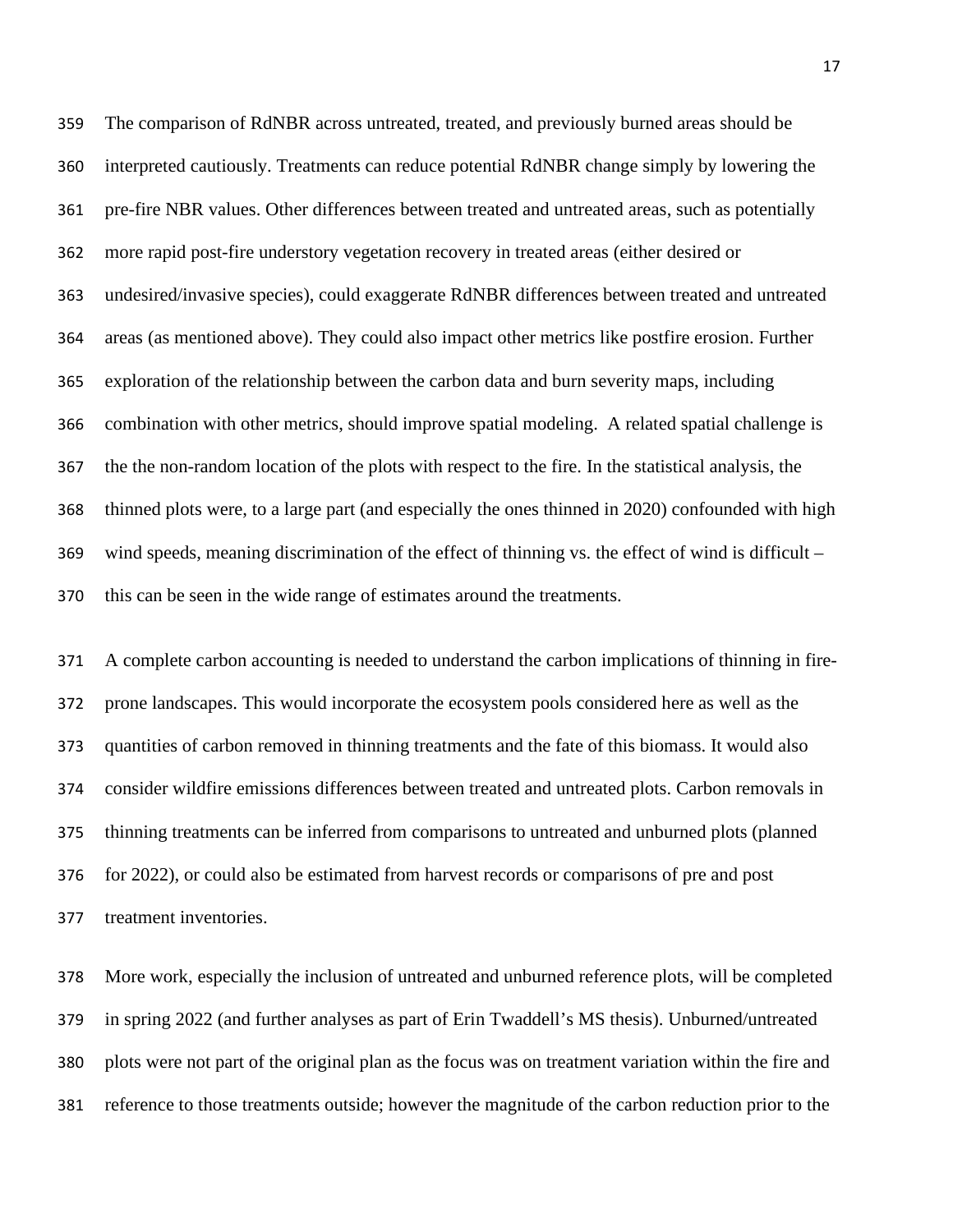wildfire appears to be important to interpretation. These will be shared with the funders as they become available. We will also be creating aboveground forest carbon maps across the study area. These maps and dNBR maps will be used to examine carbon and burn severity patterns relative to topography, forest type and structure, fire weather, and treatment and disturbance history. We plan on these surveys in spring 2022 and will continue to inform the parties here as to the updated results.

 Extreme fire weather is likely to continue to occur in the Front Range, and given the proximity of people to burnable landscapes, understanding the relationship between fuel treatments and fire is important. It is especially important to understand the conditions at which they become less effective.

### **Acknowledgements**

 We thank the City of Boulder, Boulder County, and Jefferson County for funding this research. Dr. Amanda West Fordham and Sarah Osborne of the Colorado State Forest Service located and digitized historical treatment records included in this study. Their time and some of Anthony Vorster's time was supported by the National Institute of Food and Agriculture (NIFA) of the United States Department of Agriculture [grant number 2019-67019-29469]. The NASA DEVELOP program also supported this work — special thanks to the hard work of Neal Swayze, Christopher Choi, Garrett Knowlton, Jorune Klisauskaite, Brian Woodward, and Scott Cunningham. Mengfei Zhang also prepared data for this effort. We are grateful to the Colorado Forest Restoration Institute (CFRI) for sharing treatment spatial data and to Stephanie Mueller and Kelsey Newton at CFRI for compiling fire weather data.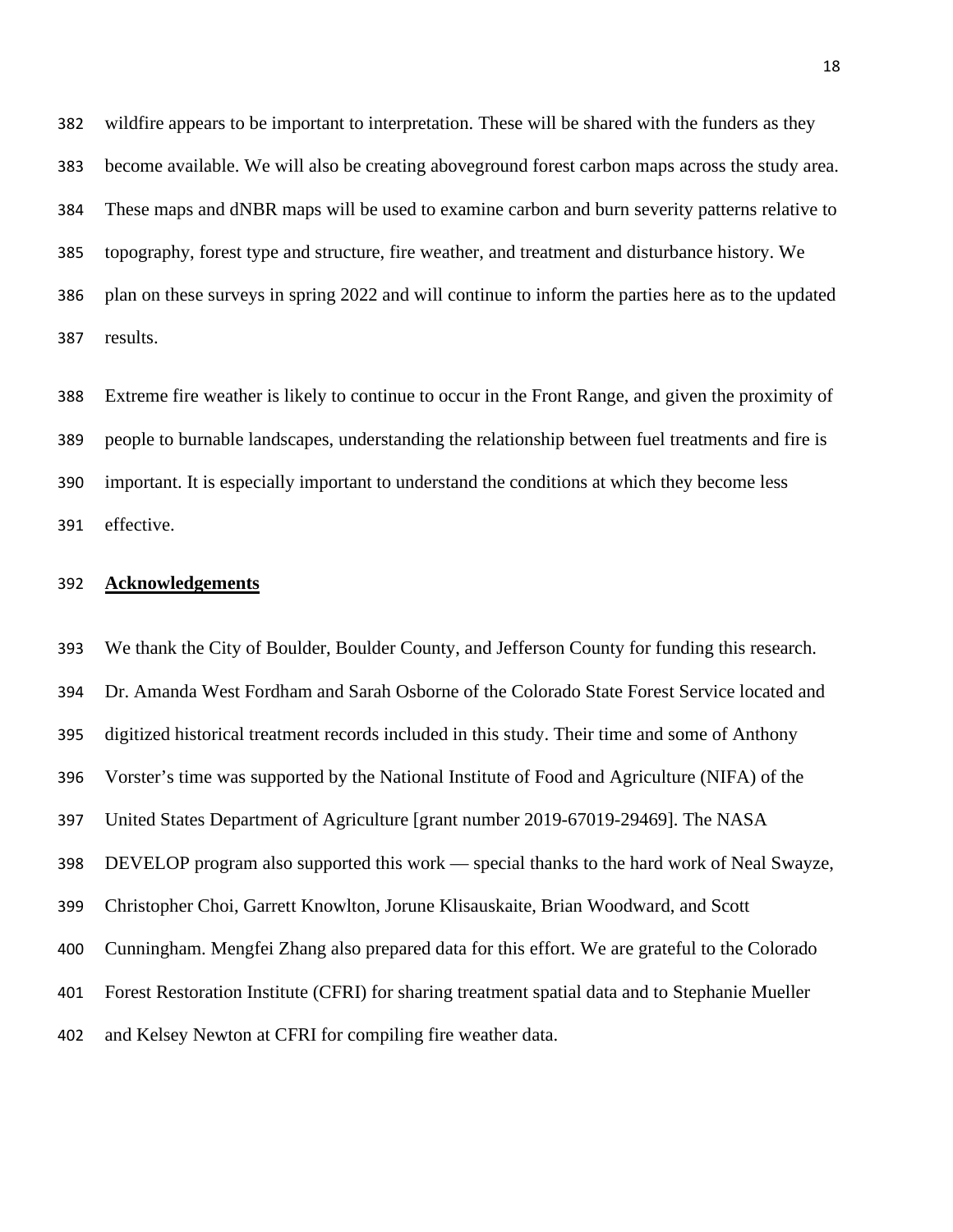### **Literature Cited**

Brown, J.K., 1974. Handbook for inventorying downed woody material. Gen. Tech. Rep. INT-16.

- Ogden, UT: US Department of Agriculture, Forest Service, Intermountain Forest and Range Experiment Station. 24 p., 16.
- 407 Campbell, J.L., Harmon, M.E. and S.R. Mitchell. 2012. Can fuel-reduction treatments really
- increase forest carbon storage in the western US by reducing future fire emissions?. Frontiers in Ecology and the Environment, 10(2): 83-90.
- Choromanska, U. and T.H. DeLuca. 2001. Prescribed fire alters the impact of wildfire on soil
- biochemical properties in a ponderosa pine forest. Soil Science Society of America Journal, 65(1): 232-238.
- DeLuca, T.H., Gundale, M.J., Brimmer, R.J. and S. Gao.2020. Pyrogenic carbon generation from
- fire and forest restoration treatments. Frontiers in Forests and Global Change, 3: 1-8.
- Finkral, A.J. and A.M. Evans. 2008. The effects of a thinning treatment on carbon stocks in a
- northern Arizona ponderosa pine forest. Forest Ecology and Management, 255(7): 2743-2750.
- Fites, J.A., Campbell, M., Reiner, A. and T. Decker. 2007. Fire Behavior and Effects Relating to
- Suppression, Fuel Treatments, and Protected Areas on the Antelope Complex: Wheeler Fire. Fire
- Behavior Assessment Team.
- Hurteau, M.D. and M. North. 2010. Carbon recovery rates following different wildfire risk
- mitigation treatments. For. Ecol. Manage. 260: 930–937. doi:10.1016/j.foreco.2010.06.015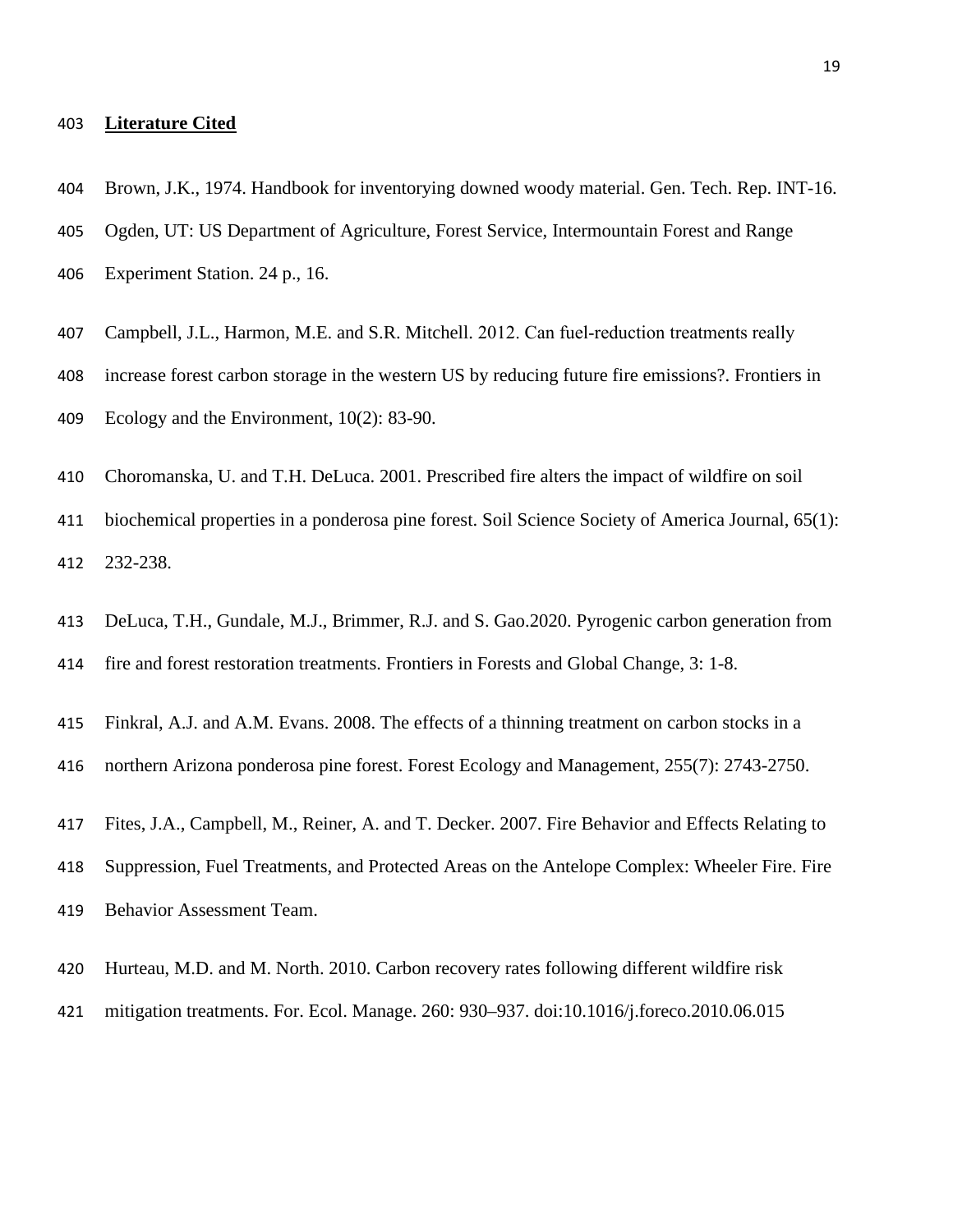- Hurteau, M.D., Bradford, J.B., Fulé, P.Z., Taylor, A.H., and K.L. Martin. 2014. Climate change,
- fire management, and ecological services in the southwestern US. Forest Ecology and

Management 327: 280–289. doi:10.1016/j.foreco.2013.08.007

- Kalies, E.L. and L.L.Y. Kent. 2016. Tamm review: are fuel treatments effective at achieving ecological and social objectives? A systematic review. Forest Ecology and Management, 375: 84- 95.
- Kashian, D.M., Romme, W.H., Tinker, D.B., and M.G. Turner. 2013. Postfire changes in forest
- carbon storage over a 300-year chronosequence of Pinus contorta -dominated forests. Ecological Monographs 83: 49–66.
- Krofcheck, D.J., Remy, C.C., Keyser, A.R. and M.D. Hurteau. 2019. Optimizing Forest
- Management Stabilizes Carbon Under Projected Climate and Wildfires. Journal of Geophysical Research: Biogeosciences, 124(10): 3075-3087.
- McCauley, L.A., Robles, M.D., Woolley, T., Marshall, R.M., Kretchun, A. and D.F. Gori. 2019.
- Large‐scale forest restoration stabilizes carbon under climate change in Southwest United States. Ecological Applications, 29(8): p.e01979.
- Meigs GW, Law BE, Donato DC, et al. 2009. Influence of mixed-severity wildfires on pyrogenic
- carbon transfers, postfire carbon balance, and regeneration trajectories in the eastern Cascades,
- Oregon. Ecosystems 12: 1246– 67.
- Shive, K.L., Kuenzi, A.M., Sieg, C.H. and P.Z. Fulé. 2013. Pre‐fire fuel reduction treatments
- influence plant communities and exotic species 9 years after a large wildfire. Applied Vegetation
- Science, 16(3): 457-469.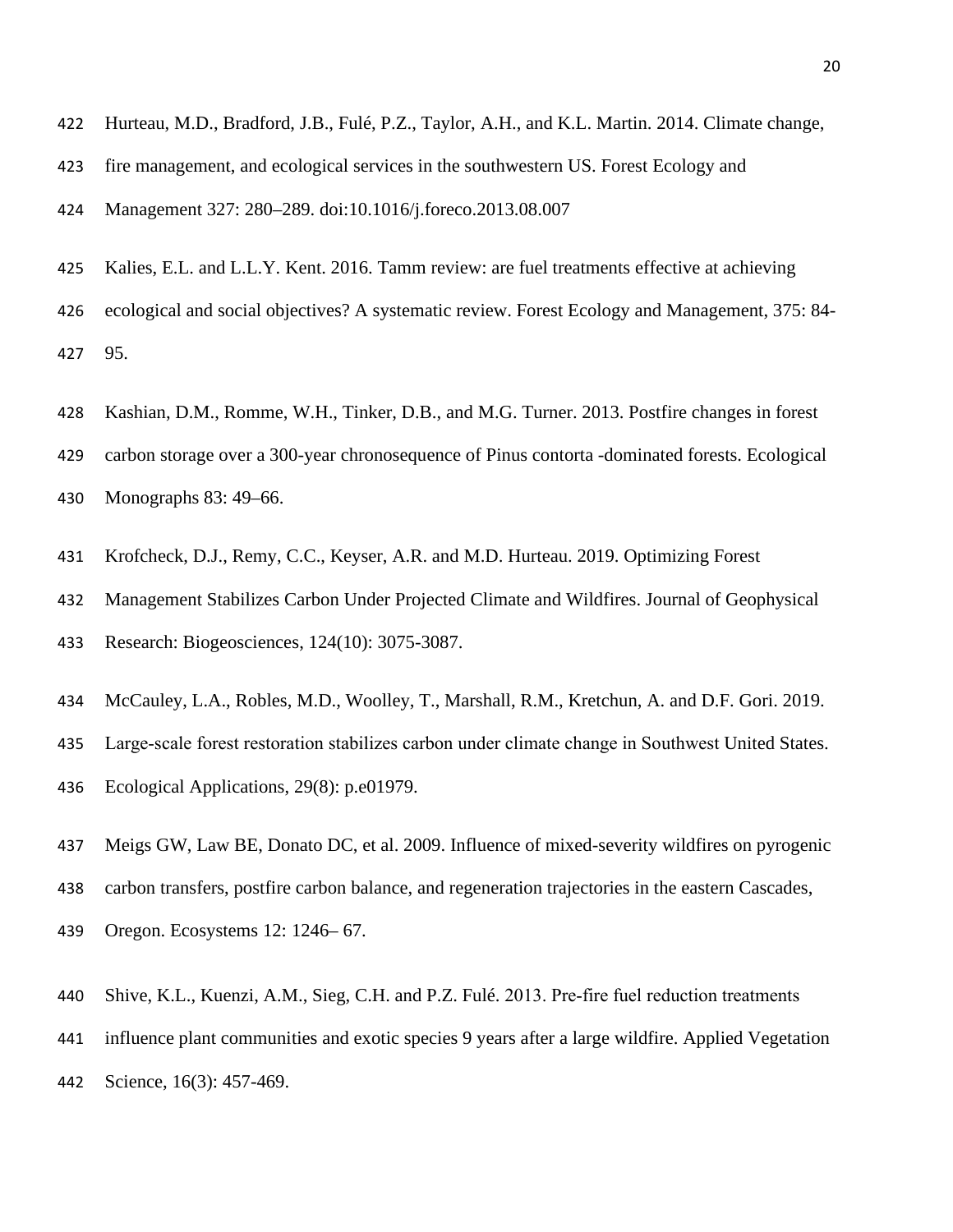- Stephens, S.L., Boerner, R.E., Moghaddas, J.J., Moghaddas, E.E., Collins, B.M., Dow, C.B.,
- Edminster, C., Fiedler, C.E., Fry, D.L., Hartsough, B.R. and J.E. Keeley. 2012. Fuel treatment impacts on estimated wildfire carbon loss from forests in Montana, Oregon, California, and Arizona. Ecosphere, 3(5): 1-17.
- Stevens, J.T., Safford, H.D. and A.M. Latimer. 2014. Wildfire-contingent effects of fuel treatments can promote ecological resilience in seasonally dry conifer forests. Canadian Journal of Forest Research, 44(8): 843-854.
- Thompson, D.K., Schroeder, D., Wilkinson, S.L., Barber, Q., Baxter, G., Cameron, H., Hsieh, R.,
- Marshall, G., Moore, B., Refai, R. and C. Rodell. 2020. Recent crown thinning in a boreal black
- spruce forest does not reduce spread rate nor total fuel consumption: Results from an
- experimental crown fire in Alberta, Canada. Fire, 3(3): 28.
- USDA. 2012. Fourmile Canyon Fire Findings. General Technical Report RMRS-GTR-289. https://www.fs.fed.us/rm/pubs/rmrs\_gtr289.pdf
- Volkova, L., Meyer, C.M., Murphy, S., Fairman, T., Reisen, F. C. and Weston. 2014. Fuel
- reduction burning mitigates wildfire effects on forest carbon and greenhouse gas emission.
- International Journal of Wildland Fire, 23(6): 771-780.
- Vorster, A. G., Evangelista, P. H., Stovall, A. E., and S. Ex. 2020. Variability and uncertainty in
- forest biomass estimates from the tree to landscape scale: the role of allometric equations. Carbon
- Balance and Management 15: 1-20.
- Wiedinmyer C, and M.D. Hurteau. 2010. Prescribed Fire As a Means of Reducing Forest Carbon
- Emissions in the Western United States. Environ. Sci. Technol 44: 1926-1932.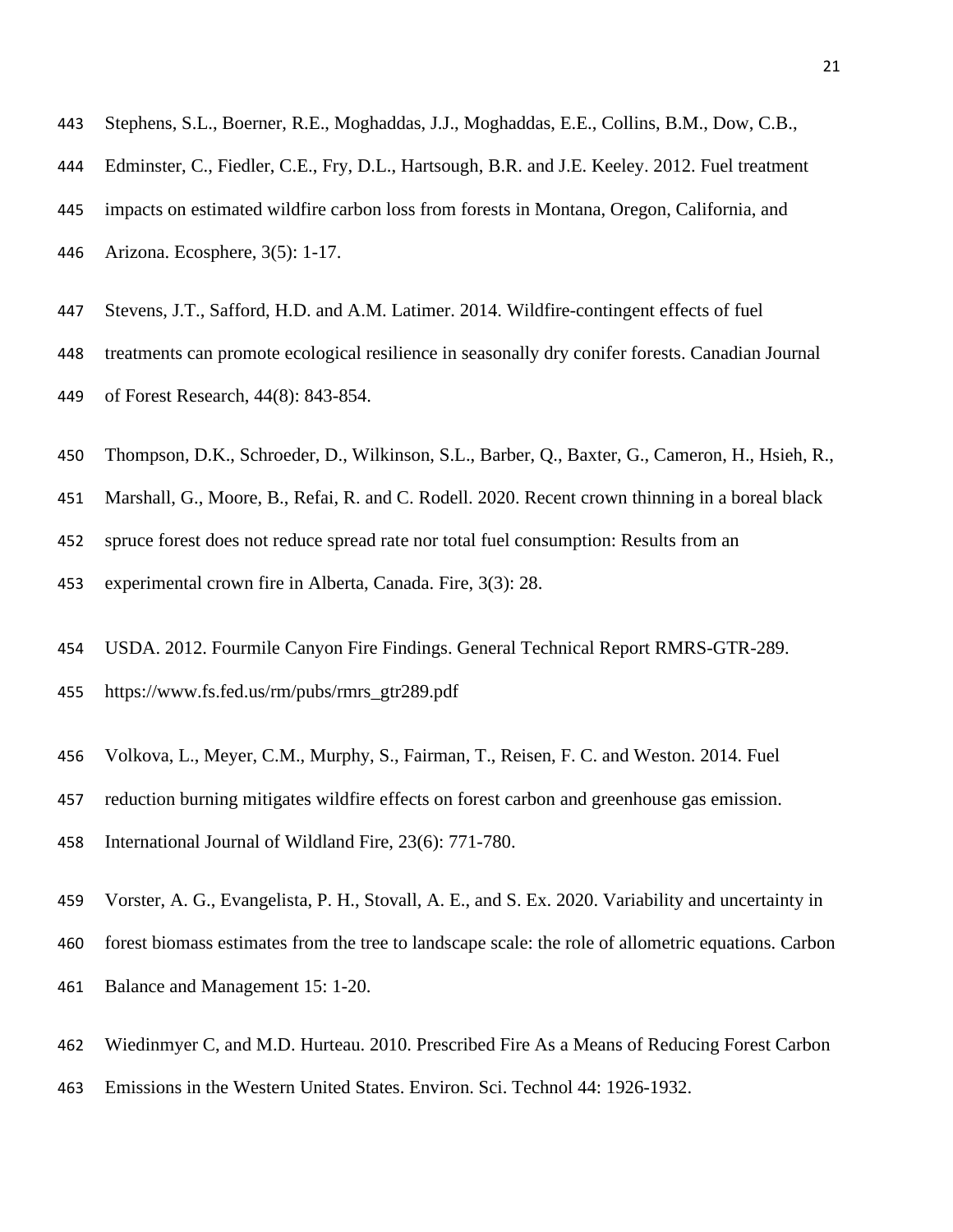## 464 **Tables**

Table 1. Carbon stocks by treatment for various pools. Values are means. All values in Mg/ha (standard deviation). Note the Rx+wildfire treatment only has one sample, and the Overland+thin+Calwood only has two samples, and both should be interpreted cautiously.

| mich pretea eautroubl<br><b>Treatment Type</b><br>(Number of Plots) | Live and<br>Dead<br><b>Standing</b><br>Tree Carbon | Live<br>Standing<br>Carbon | Ground-<br>cover<br>Carbon | Woody<br>debris<br>Carbon | Non-Soil C<br>(live only) | Non-Soil C<br>(live and)<br>dead) | Organic<br>Soil C | Mineral<br>Soil C (top<br>10cm) | Total C     | <b>Total Soil</b><br>and Live C |
|---------------------------------------------------------------------|----------------------------------------------------|----------------------------|----------------------------|---------------------------|---------------------------|-----------------------------------|-------------------|---------------------------------|-------------|---------------------------------|
| RxBurn+Wildfire<br>(1)                                              | 0(NA)                                              | 0(NA)                      | $1.5$ (NA)                 | 0(NA)                     | $1.5$ (NA)                | $1.5$ (NA)                        | $11.4$ (NA)       | $13.5$ (NA)                     | 26.4 (NA)   | 26.4 (NA)                       |
| Thin+RxBurn $(25)$                                                  | 29.6(25.0)                                         | 29.6(25.0)                 | 7.9(3.0)                   | 5.6(8.7)                  | 37.5(26.2)                | 43.1(25.6)                        | 19.3(7.5)         | 20.3(8.1)                       | 82.7(25.7)  | 77.1(27.2)                      |
| Thinned $(25)$                                                      | 51.4 (32.6)                                        | 50.3(32.0)                 | 8.3(4.4)                   | 3.5(2.8)                  | 58.6 (34.6)               | 63.2(35.5)                        | 28.1(13.1)        | 16.6(6.6)                       | 103.6(48.1) | 99.3 (46.9)                     |
| Thinned+RxBurn+<br>Wildfire (17)                                    | 35.3 (14.8)                                        | 13.6(21.0)                 | 3.3(2.2)                   | 1.6(1.5)                  | 16.9(22.5)                | 40.1(16.0)                        | 18.1 (13.9)       | 24.8(7.3)                       | 83.1 (26.7) | 59.8 (33.3)                     |
| Thinned+Wildfire<br>(37)                                            | 32.4(23.6)                                         | 5.7(13.6)                  | 2.0(2.0)                   | 1.2(2.2)                  | 7.7(15.2)                 | 35.6(23.7)                        | 14.9(5.0)         | 27.7(10.4)                      | 78.3 (27.8) | 50.3(19.7)                      |
| Wildfire only<br>(Calwood, 17)                                      | 51.1(32.5)                                         | 25.4(27.5)                 | 4.4(3.1)                   | 1.4(1.9)                  | 29.8(30.5)                | 56.8(33.0)                        | 16.2(5.2)         | 28.2(6.5)                       | 101.2(31.9) | 74.2 (34.3)                     |
| Wildfire<br>(Overland)+Thinned<br>$+$ Wildfire<br>$(Calwood)$ $(2)$ | 11.8(16.6)                                         | 11.8(16.6)                 | 1.3(0.1)                   | 0.5(0.4)                  | 13.0(16.8)                | 13.5(17.1)                        | 24.3(4.4)         | 37.0(1.5)                       | 74.8(11.3)  | 74.3 (10.9)                     |
| Wildfire<br>(Overland)+Wildfire<br>$(Calwood)$ (6)                  | 26.8(34.0)                                         | 0(0)                       | 1.6(1.0)                   | 0.6(1.0)                  | 1.6(1.0)                  | 29.1 (33.4)                       | 22.0(5.0)         | 42.8 (17.9)                     | 93.9 (41.9) | 66.5 (17.4)                     |

465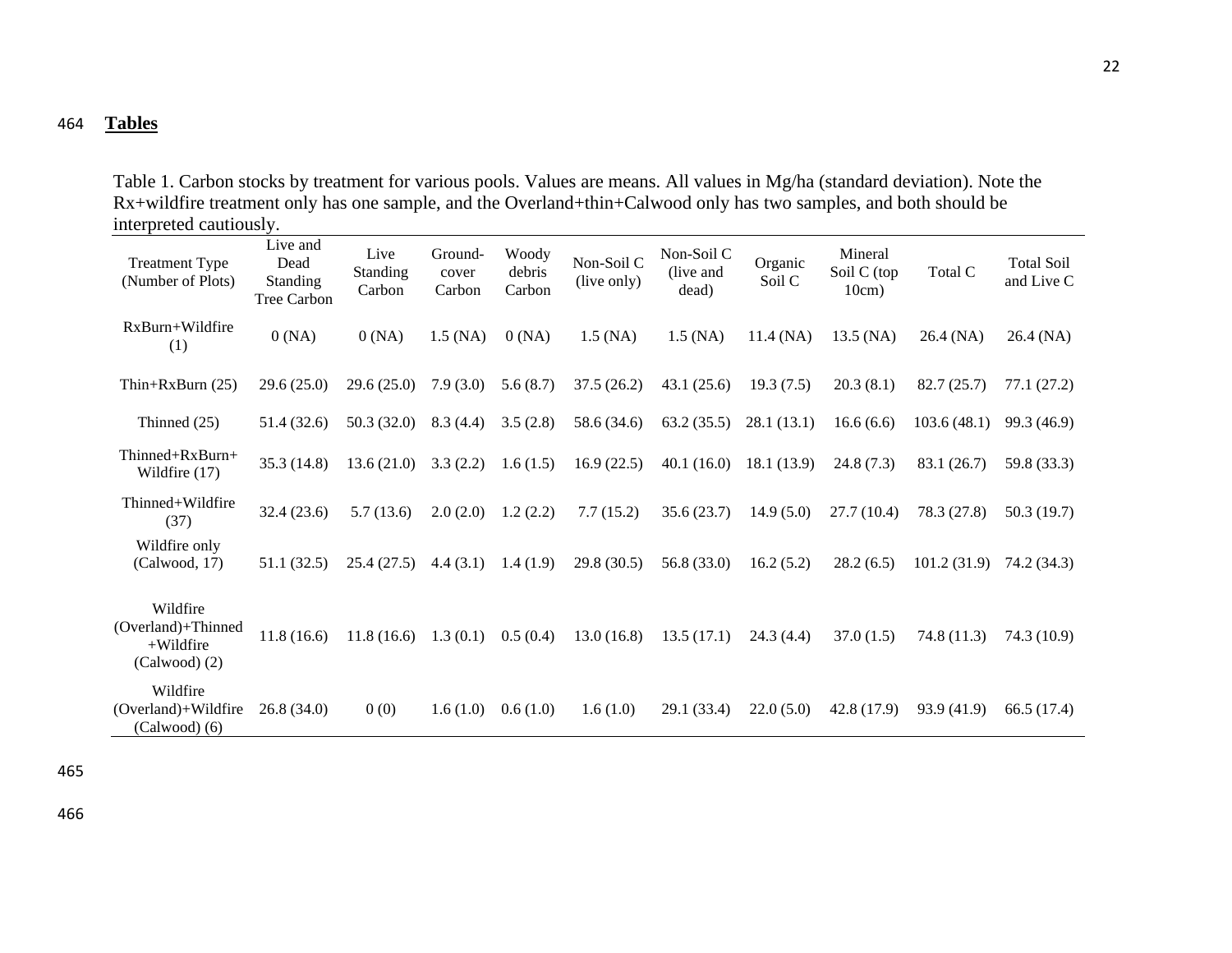| <b>Treatment Type</b> | Area (acres) |      | Percent of Burn Area Percent of Treated Area |  |  |
|-----------------------|--------------|------|----------------------------------------------|--|--|
| Wildfire and Thinned  | 45           | 0.4  | 2.1                                          |  |  |
| Rx Burn               | 79           | 0.8  | 3.8                                          |  |  |
| <b>Thinned Twice</b>  | 92           | 0.9  | 4.4                                          |  |  |
| Thinned and Rx Burn   | 341          | 3.4  | 16.2                                         |  |  |
| Thinned               | 398          | 3.9  | 18.9                                         |  |  |
| Wildfire              | 1146         | 11.3 | 54.5                                         |  |  |
| Total                 | 2101         | 20.8 | 100.0                                        |  |  |

Table 2. Area of forest treatments in the Calwood burn area.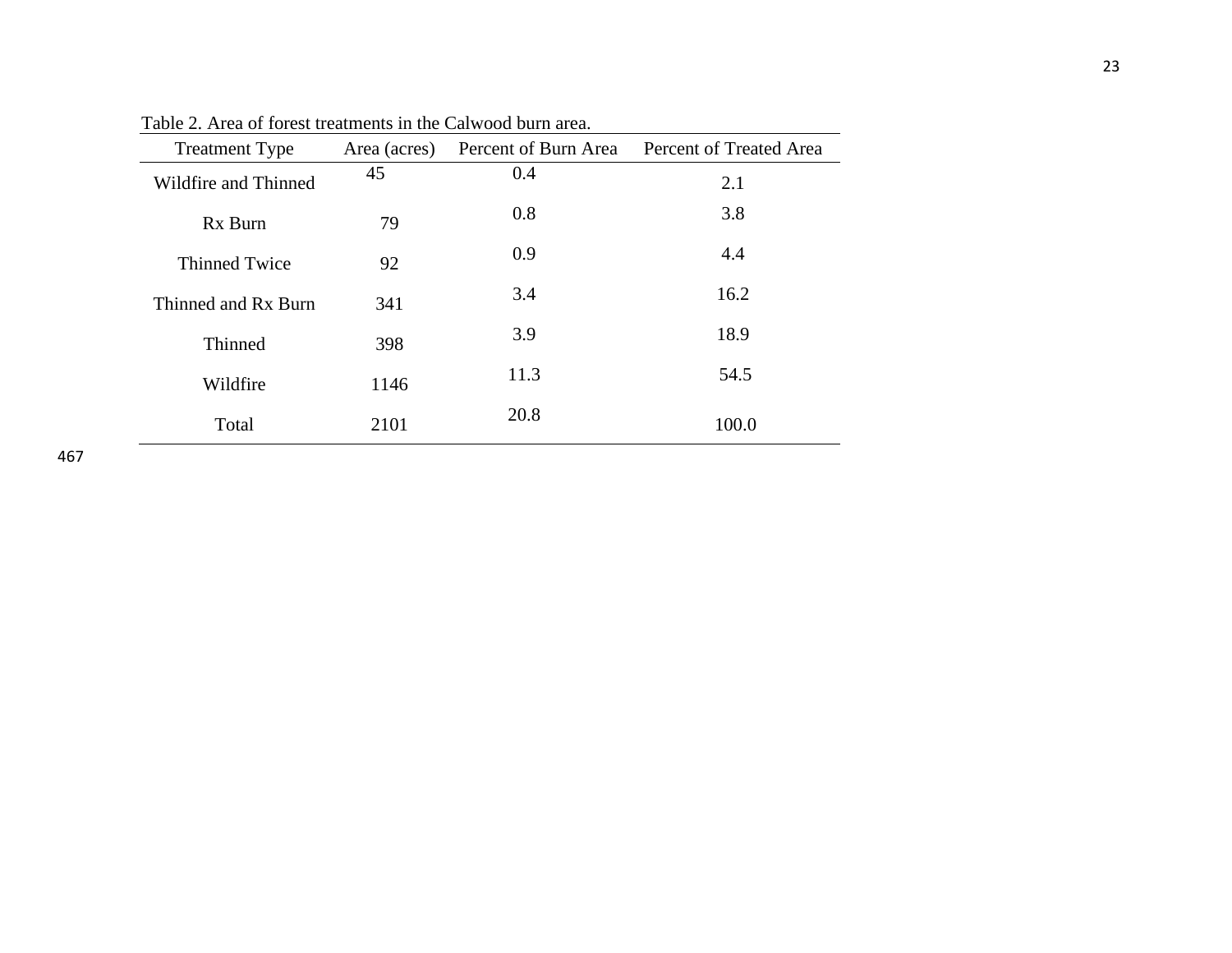





Figure 1. Sites (purple dots) visited across the study. Total number of locations sampled in 2021 is 130. Samples came from Jefferson County  $(n=25)$ , City of Boulder (n=25), and Boulder County (n=80). Orange is the Calwood fire perimeter, other colors are various treatments across the jurisdictions involved in the project.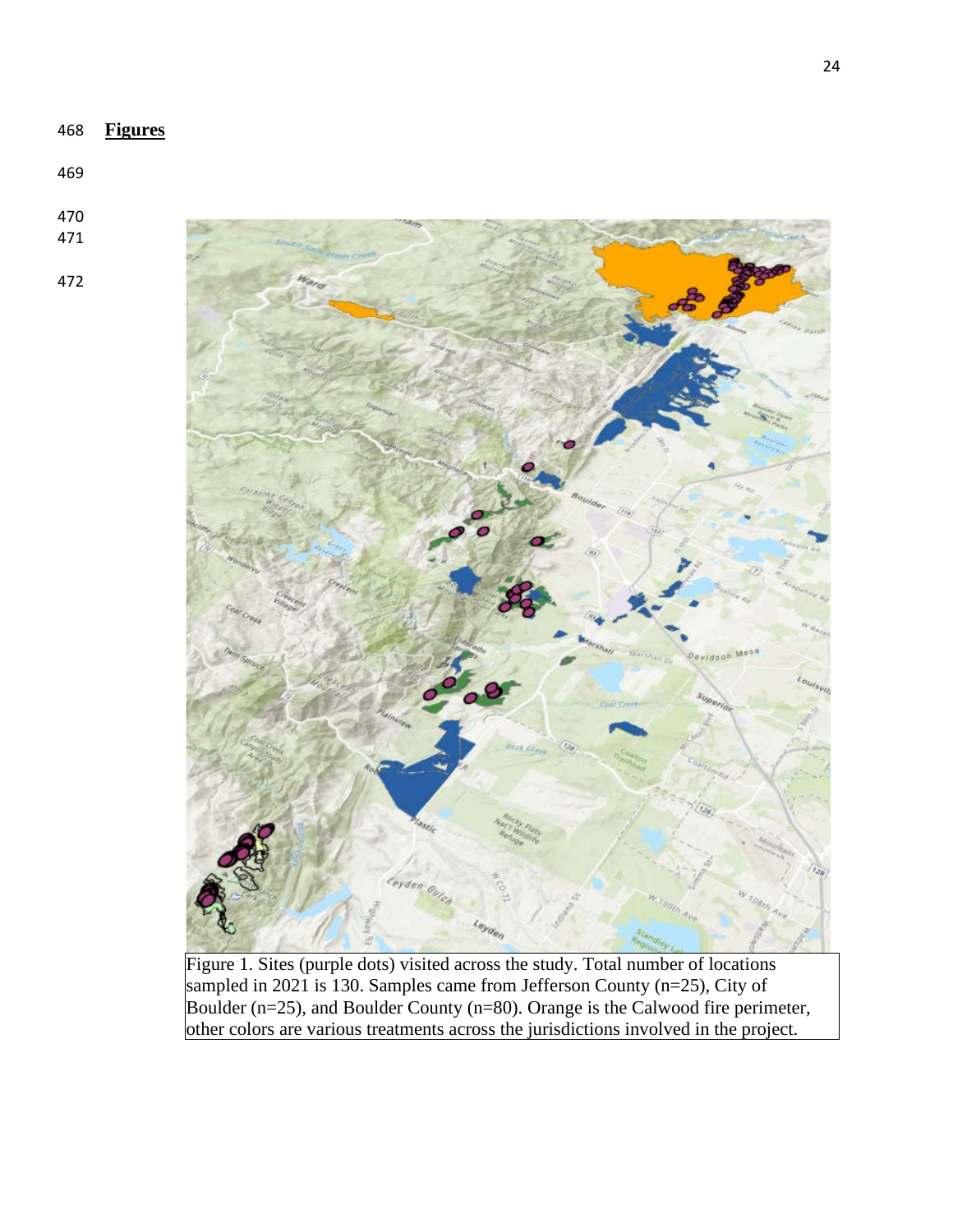

Figure 2. CalWood Fire RdNBR severity as mapped with Landsat 8 imagery. The majority of the fire was mapped as moderatehigh and high burn severity. These areas largely burned within two days of the fire starting.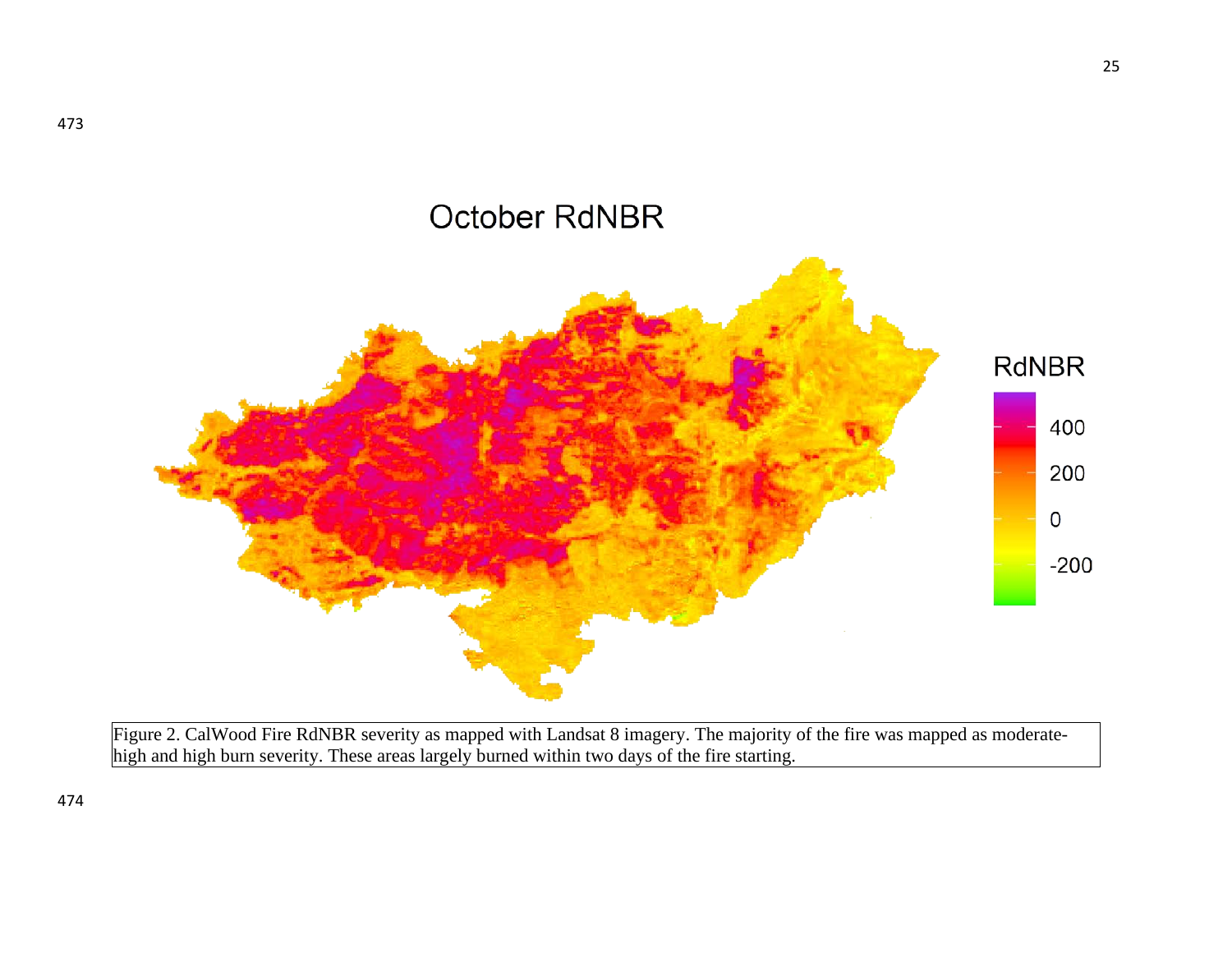

Figure 3. Carbon stocks found in tree biomass (live: top; all: bottom). Wildfire plots had very little live tree carbon on average, though a few had some surviving trees. When including dead carbon (bottom), the plots were generally similar, with previous wildfires having lower C on average, as anticipated. The cluster of higher C values associated with thinning and wildfire represent a break in location between those thinned in 2020 and those thinned earlier. RxBurn+Wildfire was only a single plot, with no trees.

475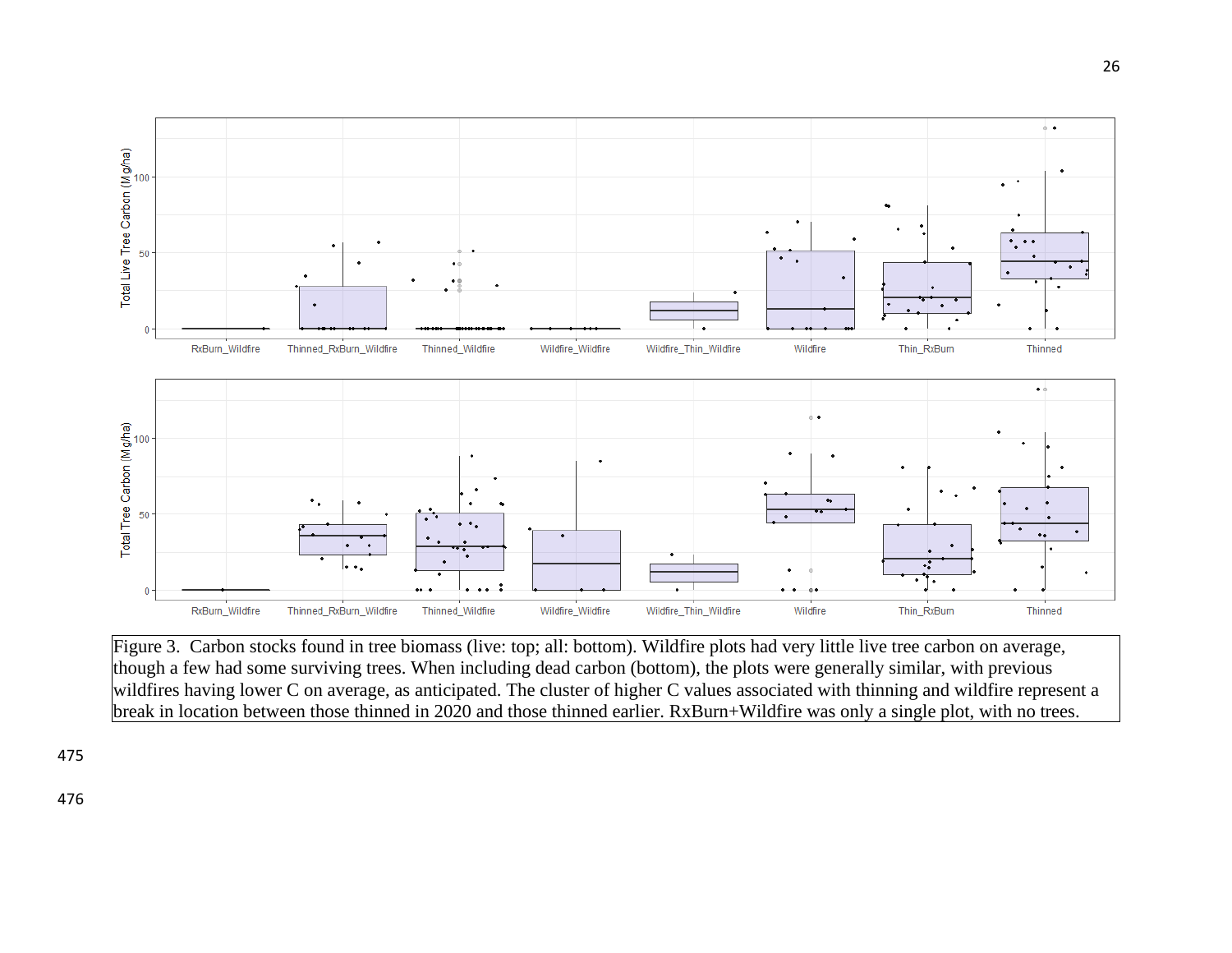

Figure 4. Ground cover coverage (top), ground cover height (middle), and ground cover carbon (bottom). Note the RxBurn+wildfire treatment only has one sample and should be interpreted cautiously.

477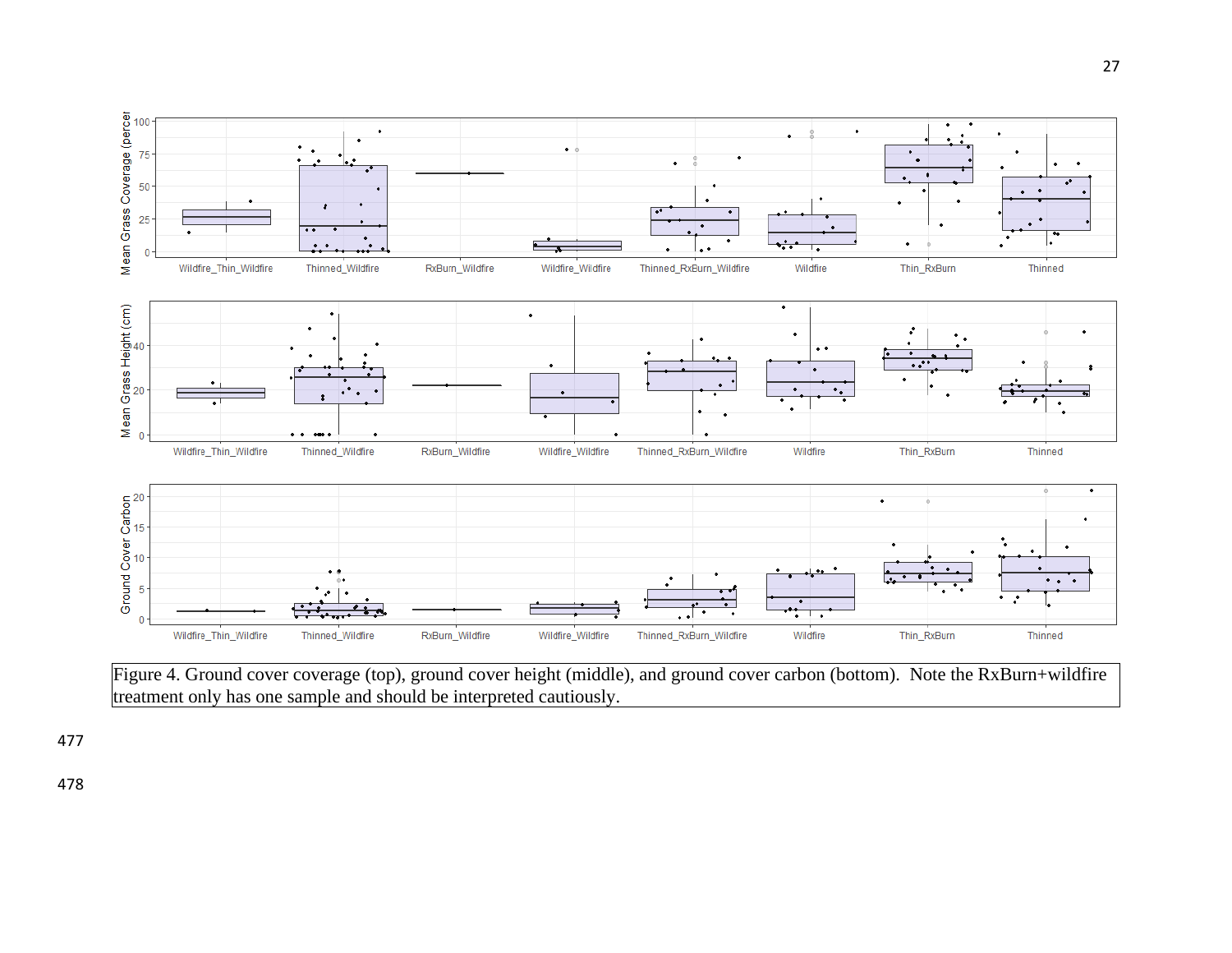

Figure 5. Woody debris on ground. The thinned treatment had the highest woody fuel loading on the ground, whereas the Thin+RxBurn was substantially lower. Note the RxBurn+wildfire treatment only has one sample and should be interpreted cautiously.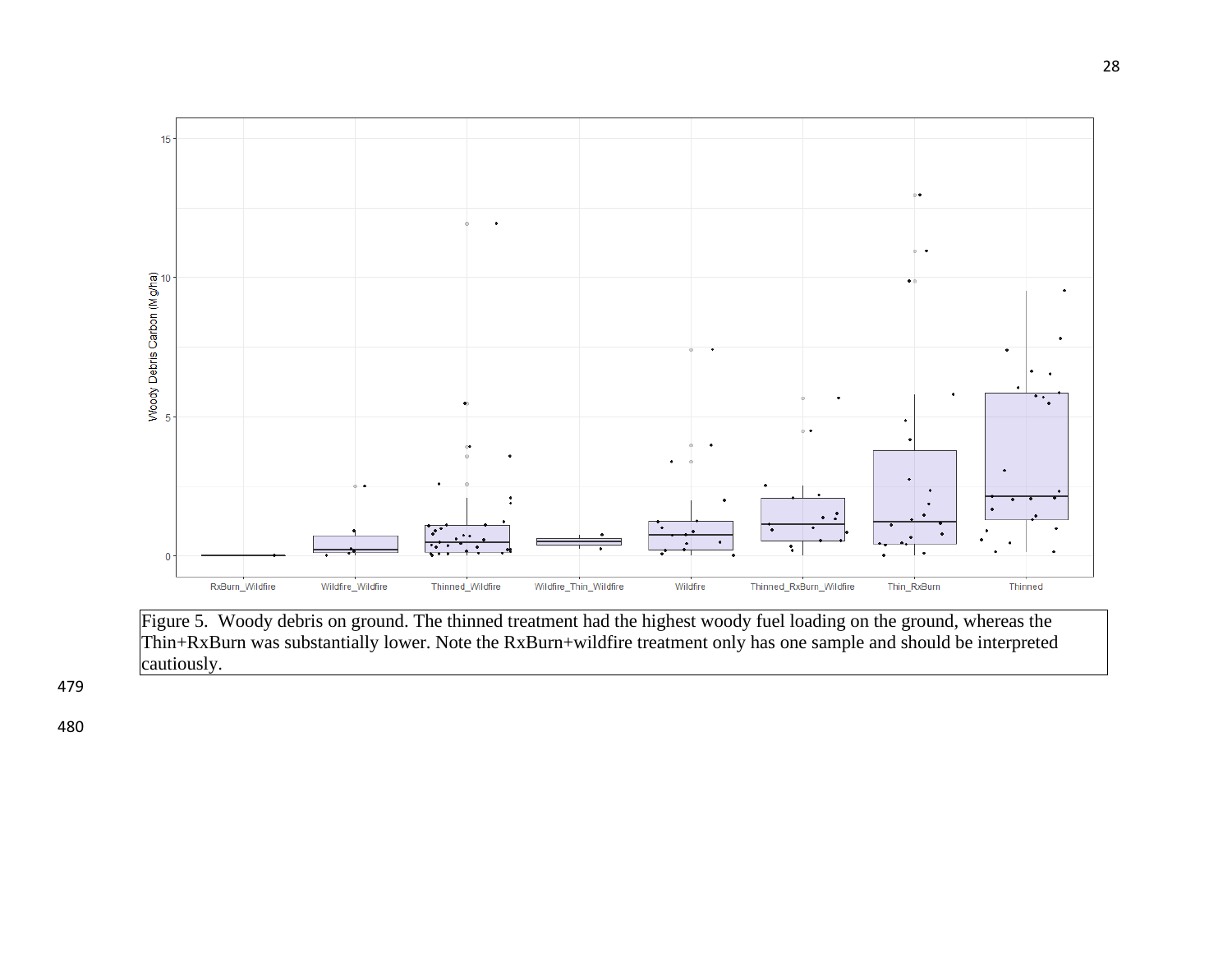

Figure 6. Totals for non-soil carbon (live: top; all: bottom). The nonwildfire plots had the highest live carbon, unsurprisingly, with Rx + thinned plots slightly lower than thinned only. The wildfire plots all had lower live carbon. To date, there were minor differences in non-soil live carbon across the treatments that burned in the Calwood fire, with the lowest being in the thinned + wildfire plots, though the older thinnings to the north had higher survivorship. Note the Rx+wildfire treatment only has one sample and should be interpreted cautiously.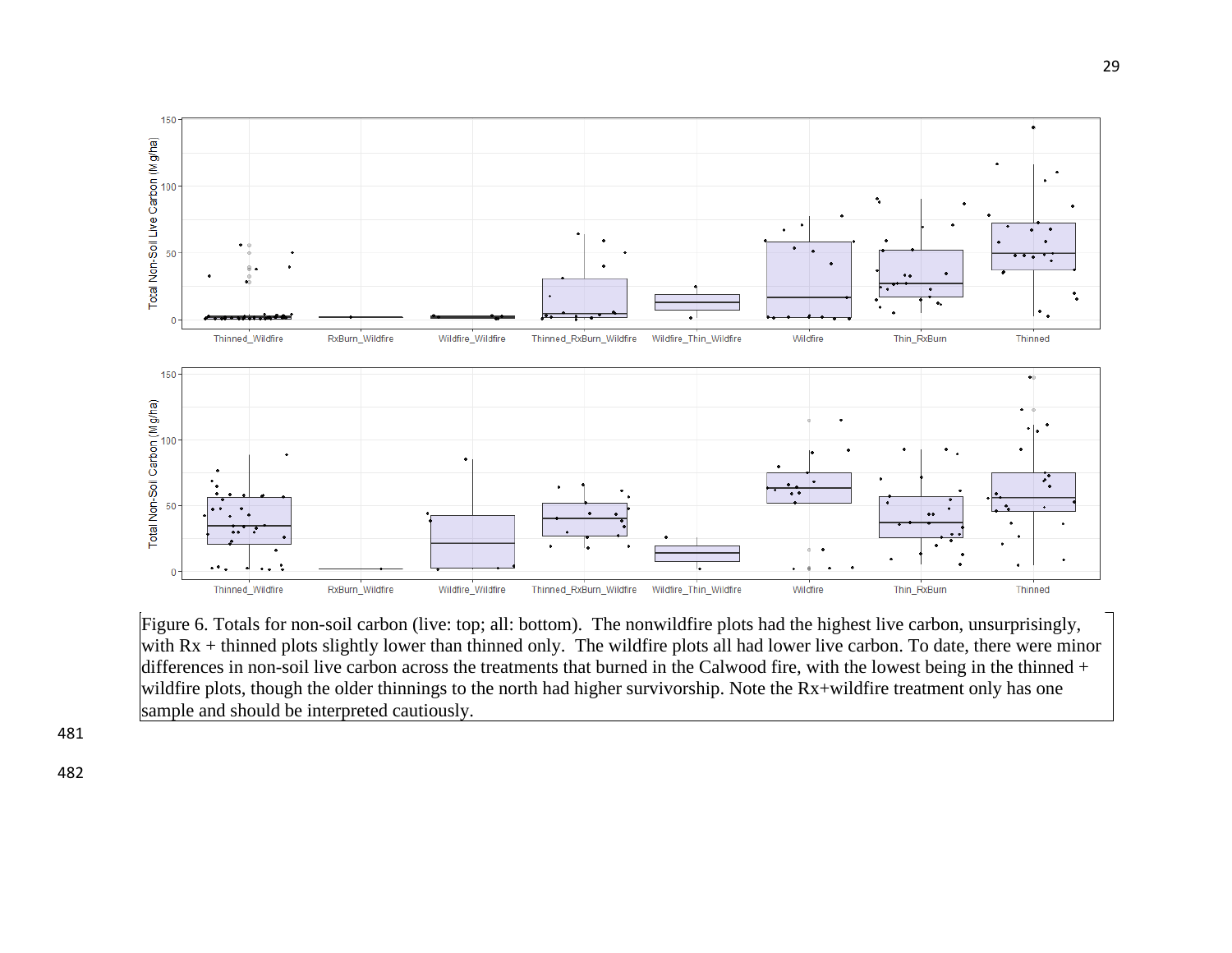

Figure 7. Soil bulk densities (organic layer: top; mineral soil: bottom). Lower values = less dense soils. Ashy combusted material from the organic layer prior to the wildfire was considered the organic layer for this analysis, to whatever depth was found. The mineral soil bulk density calculated for the top 10 cm of the mineral soil profile. Note the Rx+wildfire treatment only has one sample and should be interpreted cautiously.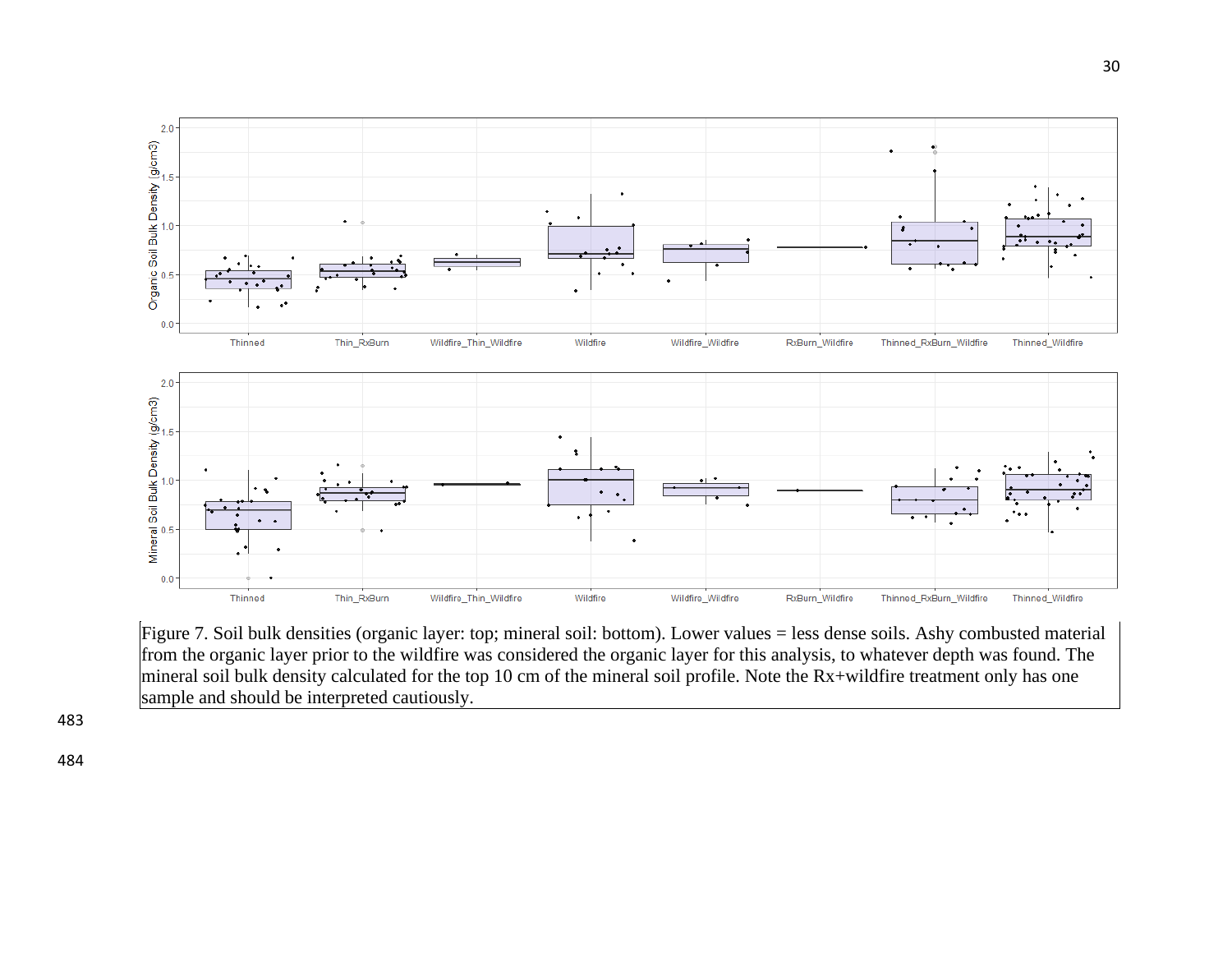

Figure 8. Organic soil depths (cm) for each treatment. Of non-wildfire plots, the thinning+Rx burned treatment was lower than thinning only; this pattern repeats, but at a lower overall level, in the plots impacted by the wildfire. The two wildfire plots with deeper organic layers are both very low sample size (1 and 2, respectively, so interpret with caution).

485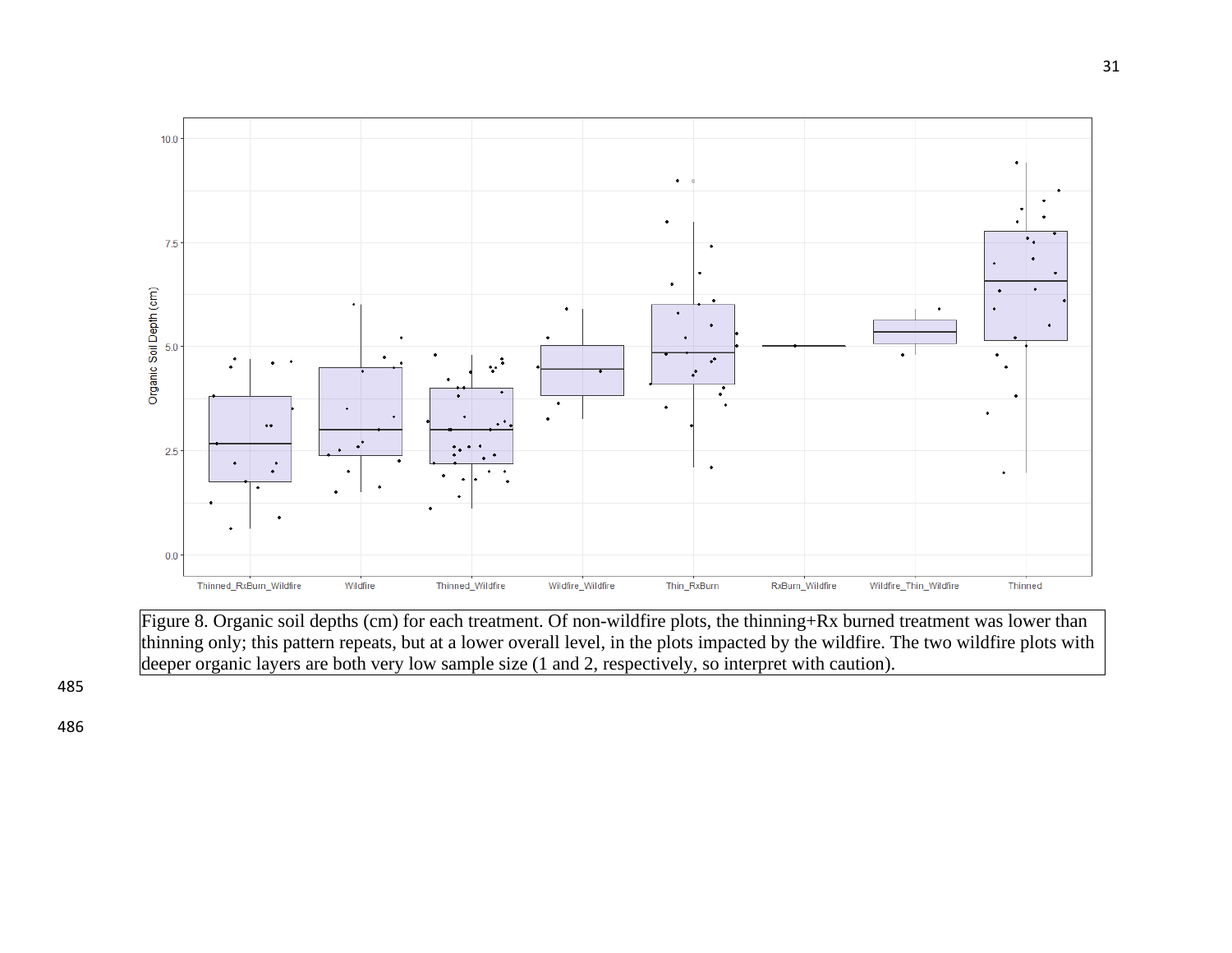

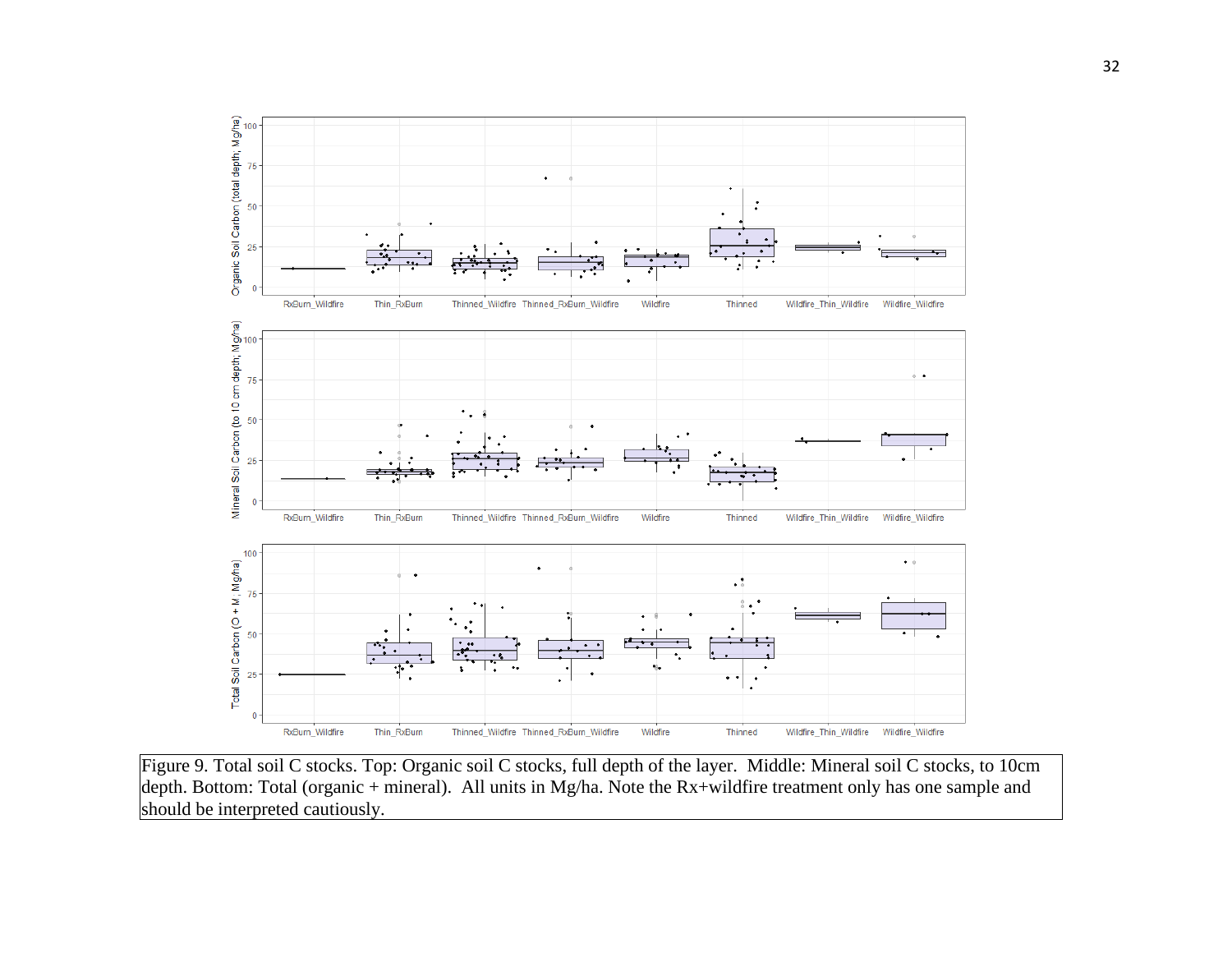

Figure 10. Total carbon stocks (Mg/ha) for each treatment. Top: Live carbon and soil stocks. Bottom: Total carbon (live and dead), also including soil. Full organic soil profile included, and top 10cm of mineral soil. Note the Rx+wildfire treatment only has one sample and should be interpreted cautiously.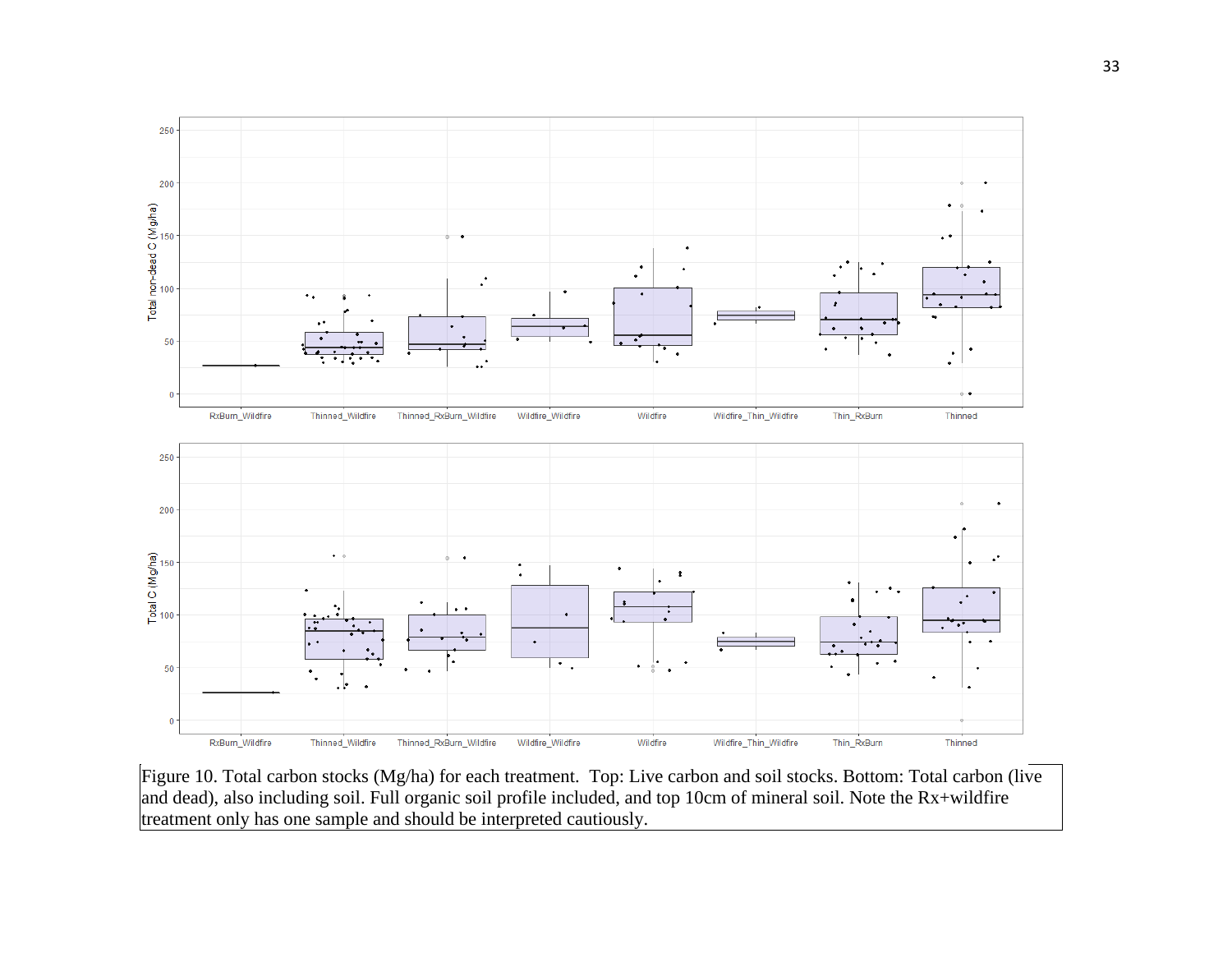

Figure 11. Relationship between RdNBR mapped with October Landsat 8 imagery (Fig. 2) before and after the CalWood fire and burn severity field observations.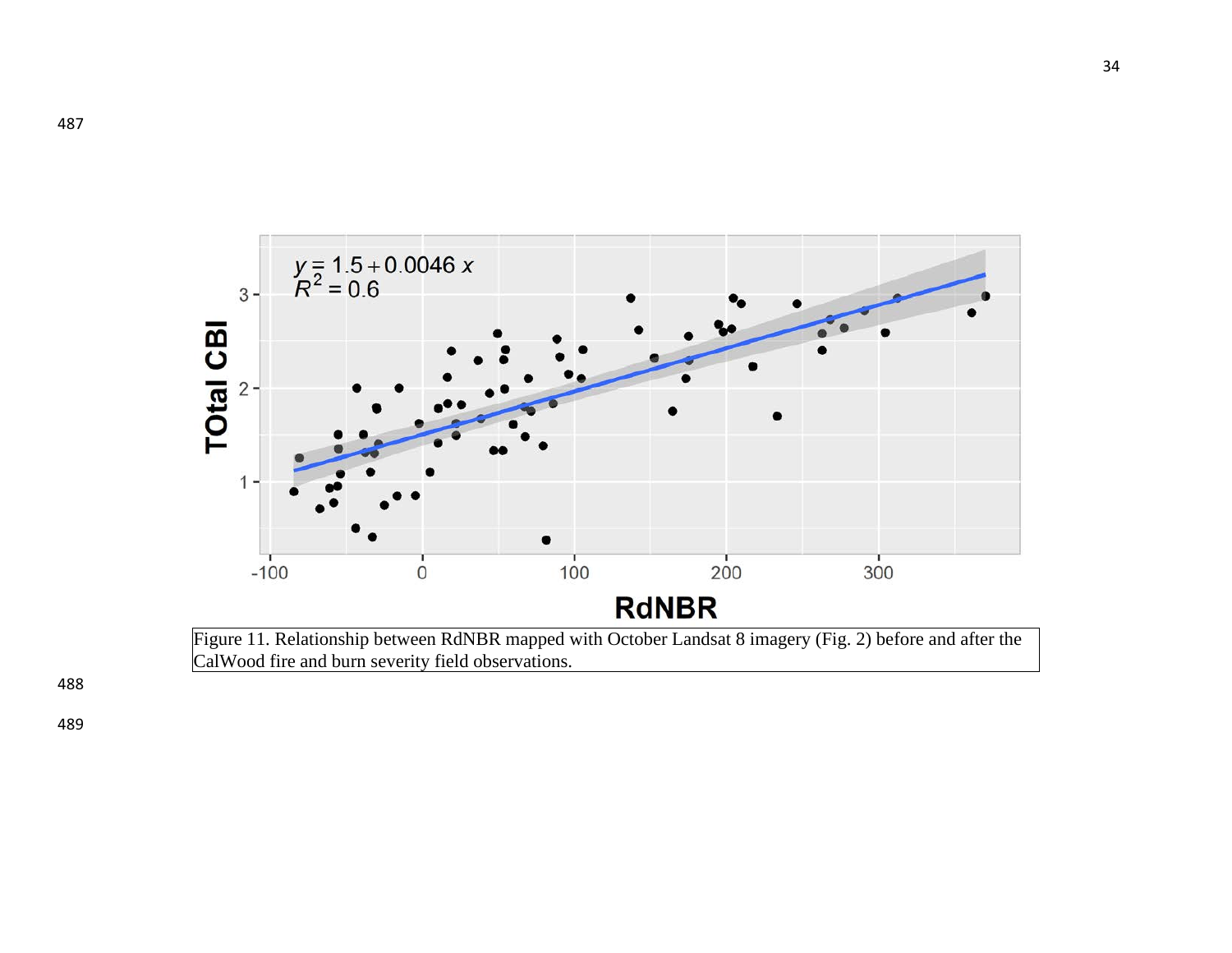

Figure 12. Remotely sensed burn severity (October RdNBR) summarized for untreated, previously burned, and various treatment combinations within the Calwood perimeter. "Untreated" refers to wildfire-only plots, no treatment prior to the Calwood event. "Wildfire" refers to locations within the prior Overland fire perimeter. Negative values correspond to unburned or lightly burned areas or areas that recovered by the time of the October 2021 satelite image collection. .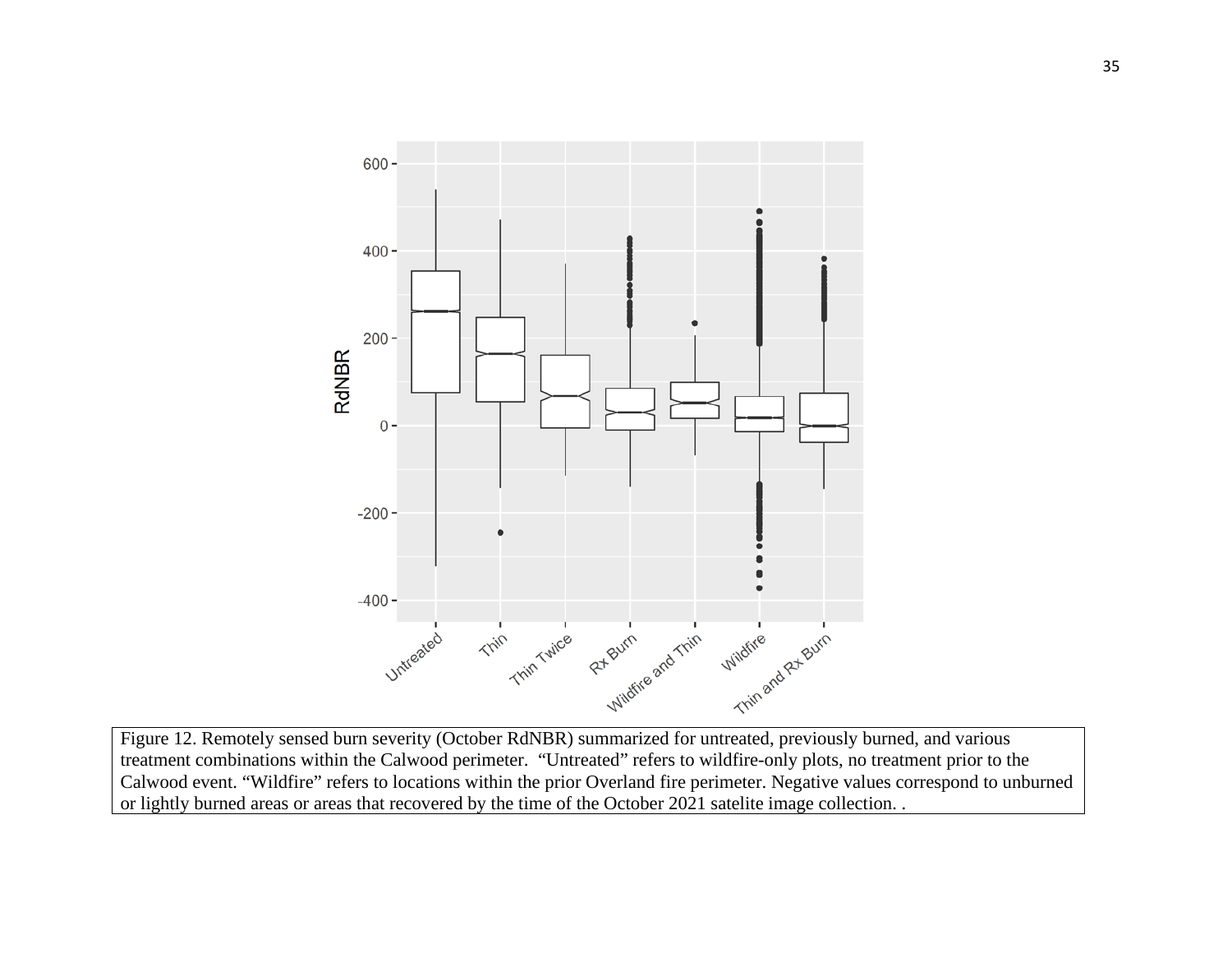

Figure 13. Effect sizes of treatments, humidity (rh), and topographic wetness (twi) on soil and post-fire live carbon (groundcover and surviving trees). In general, although the range of potential values is wide, prior wildfire resulted in higher estimated live and soil C, and prior human treatments resulted in lower. Wind speed was used as a random effect in the modeling structure.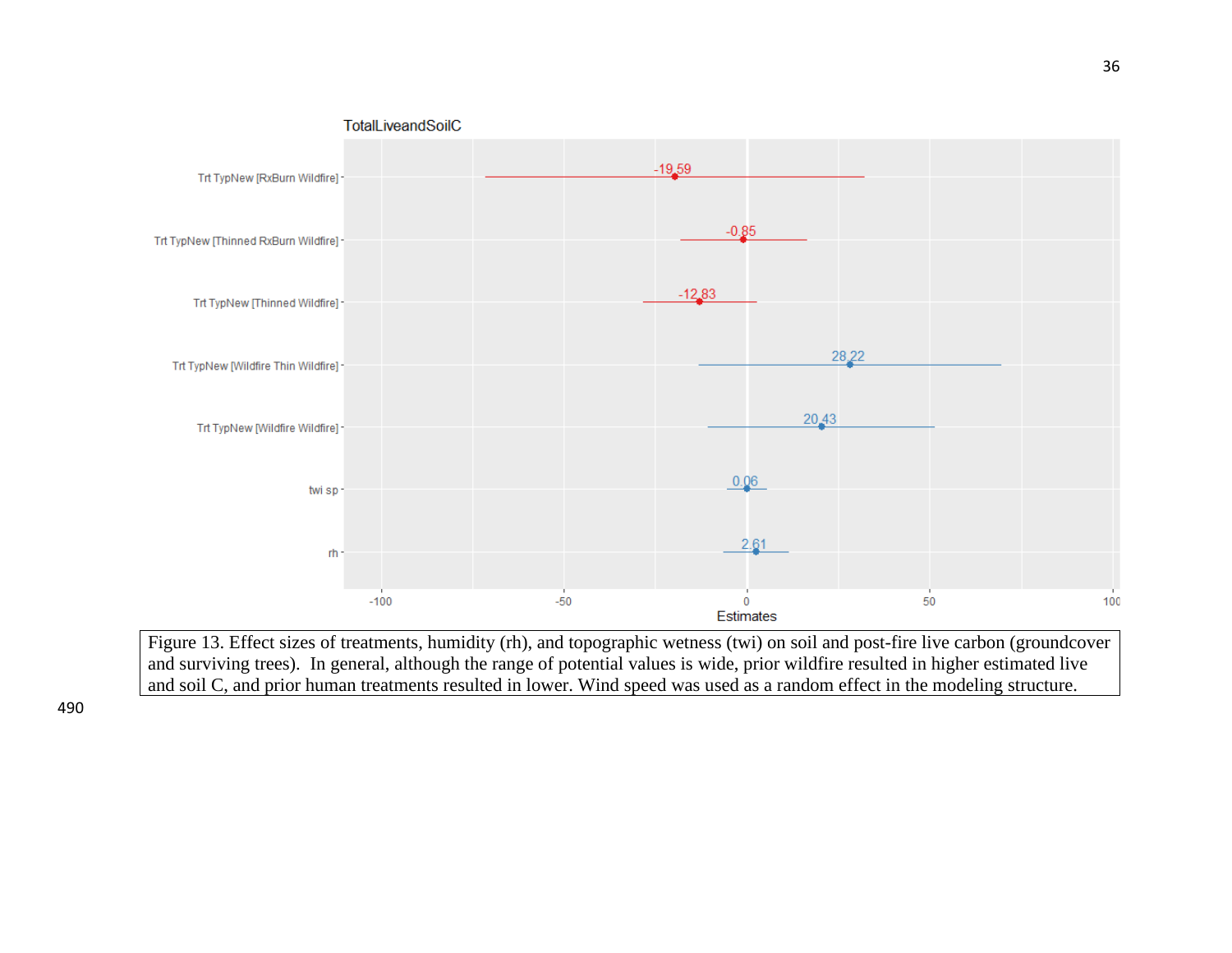

Figure 14. Corrleation between carbon stocks and dNBR. The relationship between live and soil C is nonsignificant (essentially flat) with substantial scatter. The relationship with total C (including dead) is significant and positive ( $p = 0.02$ , effect = 0.069, SE = 0.029) as is the relationship with live/soil C ( $p = 0.001$ , effect = -0.09, SE = 0.025).